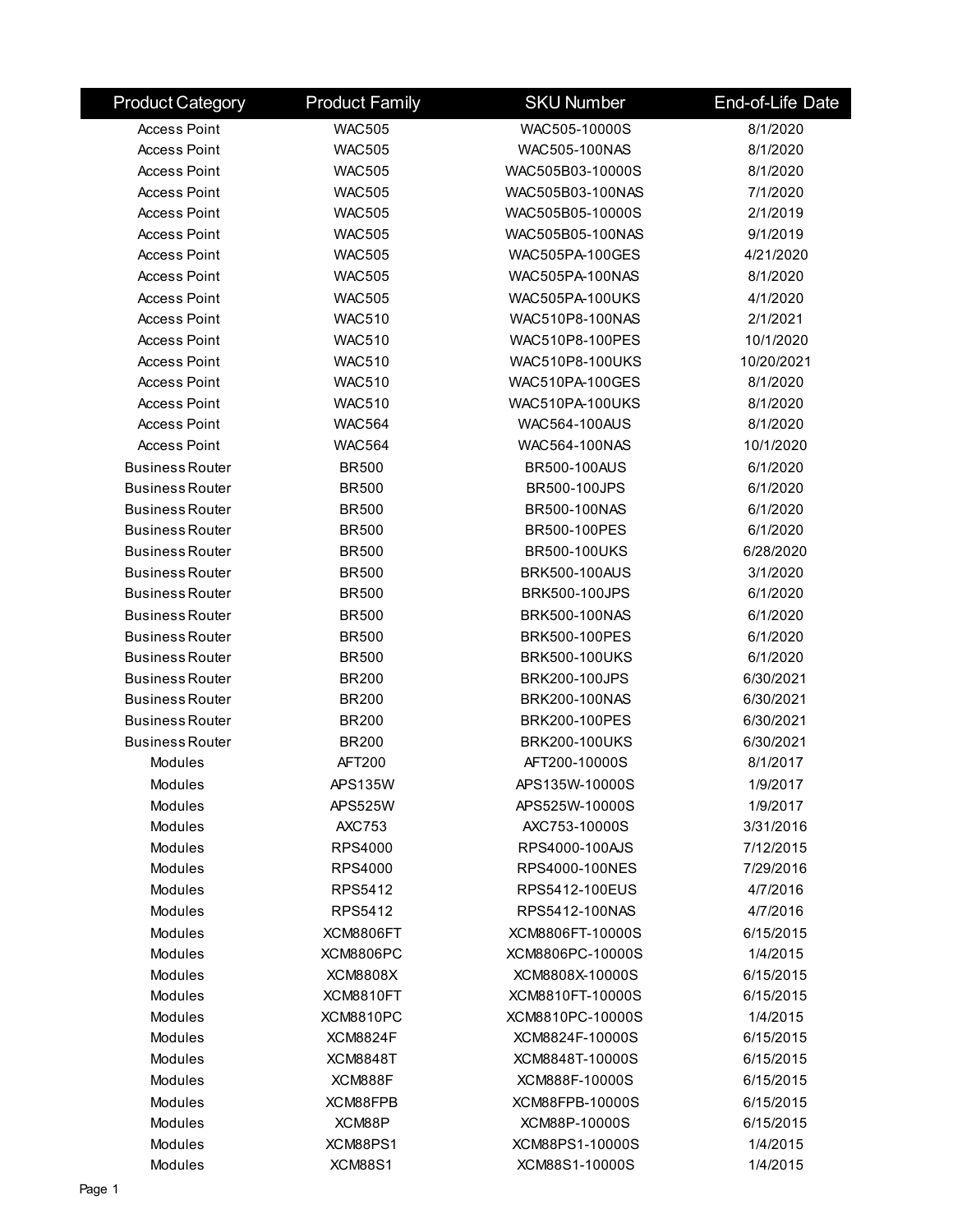| Security           | ASG1100                           | ASG1100-1CONAS                 | 2/21/2017            |
|--------------------|-----------------------------------|--------------------------------|----------------------|
| Security           | ASG1100                           | ASG1100-1CXNAS                 | 11/1/2016            |
| Security           | ASG1100                           | ASG1100-1S3NAS                 | 6/20/2016            |
| Security           | ASG1100                           | ASG1100-1TCNAS                 | 6/20/2016            |
| Security           | <b>FVS318G</b>                    | FVS318G-100EUS                 | 3/30/2015            |
| Security           | <b>FVS318G</b>                    | FVS318G-100NAS                 | 4/16/2015            |
| Security           | <b>FVS318G</b>                    | <b>FVS318G-100RUS</b>          | 3/30/2015            |
| Security           | <b>FVS318G</b>                    | FVS318G-200EUS                 | 3/31/2017            |
| Security           | <b>FVS318G</b>                    | FVS318G-200NAS                 | 3/31/2017            |
| Security           | <b>FVS318G</b>                    | FVS318G-200PRS                 | 4/1/2017             |
| Security           | <b>FVS318N</b>                    | FVS318N-100EUS                 | 1/2/2017             |
| Security           | <b>FVS318N</b>                    | FVS318N-100NAS                 | 7/1/2017             |
| Security           | <b>FVS336G</b>                    | <b>FVS336G-200AUS</b>          | 8/14/2015            |
| Security           | <b>FVS336G</b>                    | FVS336G-200EUS                 | 3/30/2015            |
| Security           | <b>FVS336G</b>                    | FVS336G-200NAS                 | 3/30/2015            |
| Security           | <b>FVS336G</b>                    | <b>FVS336G-300AUS</b>          | 4/1/2017             |
| Security           | <b>FVS336G</b>                    | FVS336G-300EUS                 | 3/4/2018             |
| Security           | <b>FVS336G</b>                    | FVS336G-300INS                 | 4/1/2017             |
| Security           | <b>FVS336G</b>                    | FVS336G-300NAS                 | 7/1/2017             |
| Security           | <b>NM</b>                         | <b>NMWLSN-10000S</b>           | 5/22/2014            |
| Security           | <b>SRX5308</b>                    | SRX5308-100AJS                 | 4/1/2017             |
| Security           | <b>SRX5308</b>                    | SRX5308-100EUS                 | 1/12/2017            |
| Security           | <b>SRX5308</b>                    | SRX5308-100NAS                 | 5/1/2017             |
| Security           | <b>SRX5308</b>                    | SRX5308-100RUS                 | 4/1/2017             |
| Security           | STM150 HW                         | STM150-100EUZ                  | 7/24/2015            |
| Security           | STM600 HW                         | STM600-100NAZ                  | 7/24/2015            |
| Security           | UTM10 HW                          | UTM10EW-100EUS                 | 4/10/2013            |
| Security           | UTM10 HW                          | UTM10EW-100NAS                 | 4/10/2013            |
| Security           | UTM150 HW                         | UTM150-100AJS                  | 11/29/2013           |
| Security           | UTM150 HW                         | UTM150-100EUS                  | 11/29/2013           |
| Security           | UTM150 HW                         | UTM150EW-100AJS                | 11/29/2013           |
| Security           | UTM25 HW                          | UTM25-100AJS                   | 12/27/2013           |
| Security           | UTM25 HW                          | UTM25-100EUS                   | 12/27/2013           |
| Security           | UTM25 HW                          | UTM25EW-100AJS                 | 12/27/2013           |
| Security           | UTM25 HW                          | UTM25EW-100EUS                 | 12/27/2013           |
| Security           | UTM25S HW                         | UTM25EWDB-100EUS               | 6/12/2013            |
| Security           | UTM25S HW                         | <b>UTM25S-100AUS</b>           | 11/29/2013           |
| Security           | UTM50 HW                          | <b>UTM50-100EUS</b>            | 11/29/2013           |
| Security           | UTM50 HW                          | UTM50-100EUZ                   | 6/12/2013            |
| Security           | UTM50 HW                          | UTM50EW-100AJS                 | 11/29/2013           |
| Security           | UTM9ACC                           | UTM9SDSLA-10000S               | 11/29/2013           |
| Security           | UTM9ACC                           | UTM9SDSLB-10000S               | 11/29/2013           |
| Security           | UTM9S HW                          | UTM9EWDA-100E1S                | 1/24/2014            |
| Security           | VPNG01L                           | VPNG01L-20000S                 | 7/1/2018             |
| Security           | VPNG05L                           | VPNG05L-20000S                 | 7/1/2018             |
| Service            |                                   | DWPG03-10000S                  |                      |
|                    | ONLINESRVCS                       |                                | 2/1/2020             |
| Service            | <b>ONLINESRVCS</b>                | DWPG12-10000S                  | 2/1/2020             |
| Service            | <b>ONLINESRVCS</b>                | DWPP03-10000S                  | 2/1/2020             |
| Service            | ONLINESRVCS                       | DWPP12-10000S                  | 2/1/2020             |
| Service<br>Service | <b>ONLINESRVCS</b><br>ONLINESRVCS | DWPS03-10000S<br>DWPS12-10000S | 2/1/2020<br>2/1/2020 |
| Service            | <b>RNVMS</b>                      | RVMSMA1P-10000S                | 9/1/2018             |
|                    |                                   |                                |                      |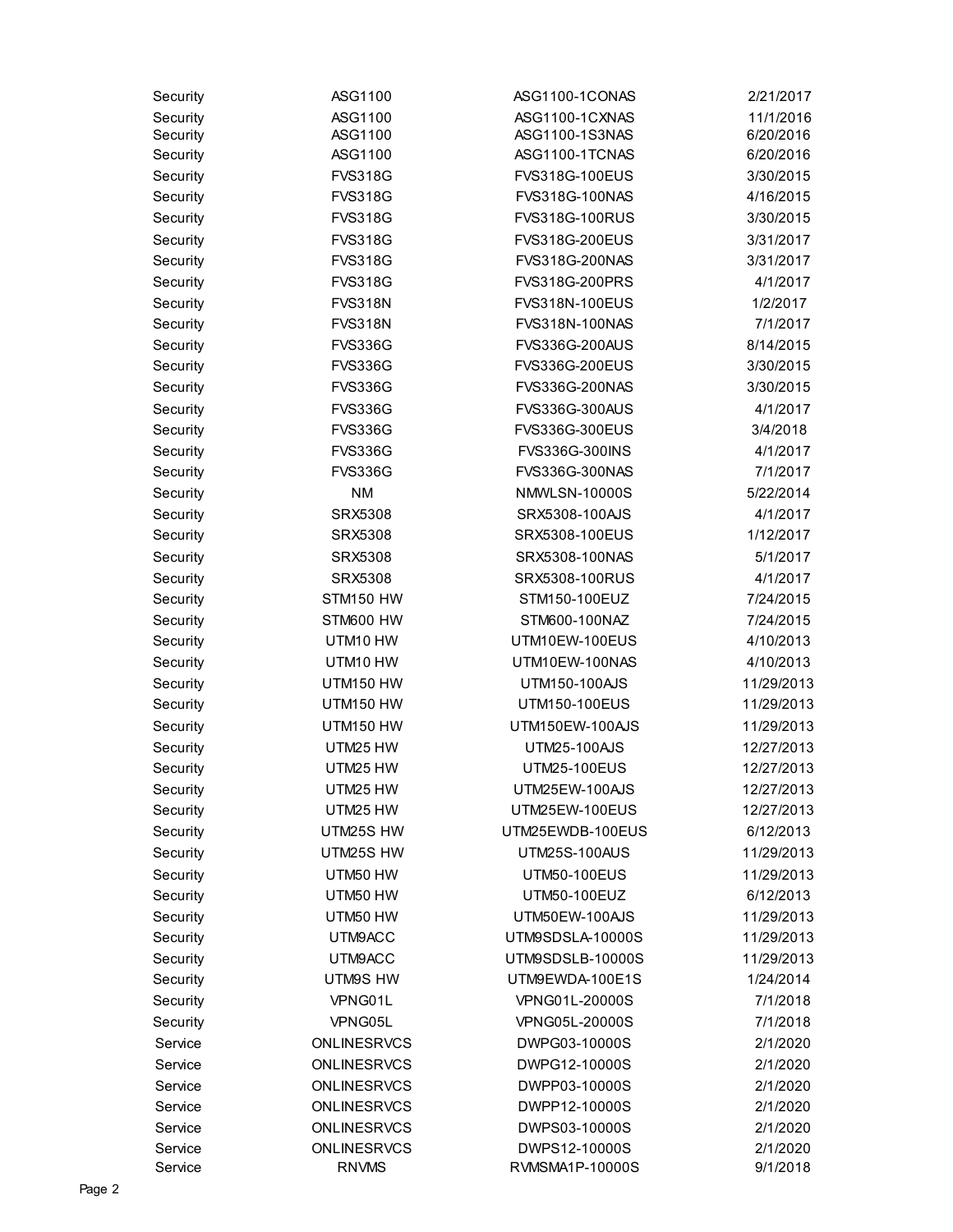| Service                              | <b>RNVMS</b>                 | RVMSMA4P-10000S                   | 8/1/2018              |
|--------------------------------------|------------------------------|-----------------------------------|-----------------------|
| Service                              | <b>RNVMS</b>                 | RVMSMA8P-10000S                   | 8/1/2018              |
| Storage, Desktop                     | <b>RN102</b>                 | RN10200-100AJS                    | 4/8/2016              |
| Storage, Desktop                     | <b>RN102</b>                 | RN10200-100EUS                    | 6/30/2016             |
| Storage, Desktop                     | <b>RN102</b>                 | RN10200-100NAS                    | 4/8/2016              |
| Storage, Desktop                     | <b>RN102</b>                 | RN10200-100PRS                    | 4/8/2016              |
| Storage, Desktop                     | <b>RN102</b>                 | RN10200-100SWS                    | 1/7/2015              |
| Storage, Desktop                     | <b>RN102</b>                 | RN10211D-100EUS                   | 12/30/2016            |
| Storage, Desktop                     | <b>RN102</b>                 | RN10221D-100AJS                   | 4/8/2016              |
| Storage, Desktop                     | <b>RN102</b>                 | RN10221D-100EUS                   | 2/5/2016              |
| Storage, Desktop                     | <b>RN102</b>                 | RN10221D-100PRS                   | 1/8/2014              |
| Storage, Desktop                     | <b>RN102</b>                 | RN10222D-100EUS                   | 2/5/2016              |
| Storage, Desktop                     | <b>RN102</b>                 | RN10222D-100NAS                   | 12/30/2016            |
| Storage, Desktop                     | <b>RN102</b>                 | RN10222D-100SWS                   | 1/8/2014              |
| Storage, Desktop                     | <b>RN102</b>                 | RN10223D-100AJS                   | 1/20/2020             |
| Storage, Desktop                     | <b>RN102</b>                 | RN10223D-100EUS                   | 2/5/2016              |
| Storage, Desktop                     | <b>RN102</b>                 | RN10223D-100NAS                   | 12/30/2016            |
| Storage, Desktop                     | <b>RN102</b>                 | RNG10200-100GRS                   | 1/8/2014              |
| Storage, Desktop                     | <b>RN102</b>                 | RNG10222D-100GRS                  | 1/8/2014              |
| Storage, Desktop                     | <b>RN102</b>                 | RNG10223D-100GRS                  | 1/8/2014              |
| Storage, Desktop                     | <b>RN104</b>                 | RN10400-100AJS                    | 8/19/2016             |
| Storage, Desktop                     | <b>RN104</b>                 | RN10400-100EUS                    | 6/30/2016             |
| Storage, Desktop                     | <b>RN104</b>                 | RN10400-100INS                    | 11/1/2017             |
| Storage, Desktop                     | <b>RN104</b>                 | RN10400-100NAS                    | 8/19/2016             |
| Storage, Desktop                     | <b>RN104</b>                 | RN10400-100PRS                    | 8/19/2016             |
| Storage, Desktop                     | <b>RN104</b>                 | RN10400-100SWS                    | 1/7/2015              |
| Storage, Desktop                     | <b>RN104</b>                 | RN10441D-100AJS                   | 8/19/2016             |
| Storage, Desktop                     | <b>RN104</b>                 | RN10441D-100EUS                   | 1/4/2016              |
| Storage, Desktop                     | <b>RN104</b>                 | RN10441D-100NAS                   | 1/9/2016              |
| Storage, Desktop                     | <b>RN104</b>                 | RN10441D-100PRS                   | 1/8/2014              |
| Storage, Desktop                     | <b>RN104</b>                 | RN10442D-100EUS                   | 2/5/2016              |
| Storage, Desktop                     | <b>RN104</b>                 | RN10442D-100NAS                   | 12/30/2016            |
| Storage, Desktop                     | <b>RN104</b>                 | RN10443D-100AJS                   | 10/28/2016            |
| Storage, Desktop                     | <b>RN104</b>                 | RN10443D-100EUS                   | 8/19/2016             |
| Storage, Desktop                     | <b>RN104</b>                 | RNG10400-100GRS                   | 1/8/2014              |
| Storage, Desktop                     | <b>RN104</b>                 | RNG10442D-100GRS                  | 1/8/2014              |
| Storage, Desktop                     | <b>RN202</b>                 | RN202-100AJS                      | 5/27/2016             |
| Storage, Desktop                     | <b>RN202</b>                 | RN202-100NES                      | 5/31/2016             |
| Storage, Desktop                     | <b>RN202</b>                 | RN202-100PRS                      | 8/19/2016             |
| Storage, Desktop                     | <b>RN202</b>                 | RN20222D-100NES                   | 4/29/2016             |
| Storage, Desktop                     | <b>RN202</b>                 | RN20223D-100NES                   | 4/29/2016             |
| Storage, Desktop                     | <b>RN204</b>                 | RN204-100AJS                      | 5/27/2016             |
|                                      | <b>RN204</b>                 | RN204-100INS                      | 7/12/2016             |
| Storage, Desktop<br>Storage, Desktop | <b>RN204</b>                 | RN204-100NES                      | 5/31/2016             |
|                                      |                              |                                   | 11/7/2017             |
| Storage, Desktop                     | <b>RN204</b><br><b>RN204</b> | RN204-100PRS<br>RN20422D-100NES   | 8/19/2016             |
| Storage, Desktop                     | <b>RN204</b>                 | RN20423D-100NES                   | 8/19/2016             |
| Storage, Desktop                     |                              |                                   |                       |
| Storage, Desktop                     | <b>RN204</b>                 | RN20441D-100NES                   | 8/19/2016             |
| Storage, Desktop                     | <b>RN204</b>                 | RN20442D-100NES                   | 4/29/2016             |
| Storage, Desktop<br>Storage, Desktop | <b>RN204</b><br>RN212        | RN20443D-100NES<br>RN21200-100AJS | 4/29/2016<br>5/1/2021 |
| Storage, Desktop                     | RN212                        | RN21200-100NES                    | 3/1/2021              |
|                                      |                              |                                   |                       |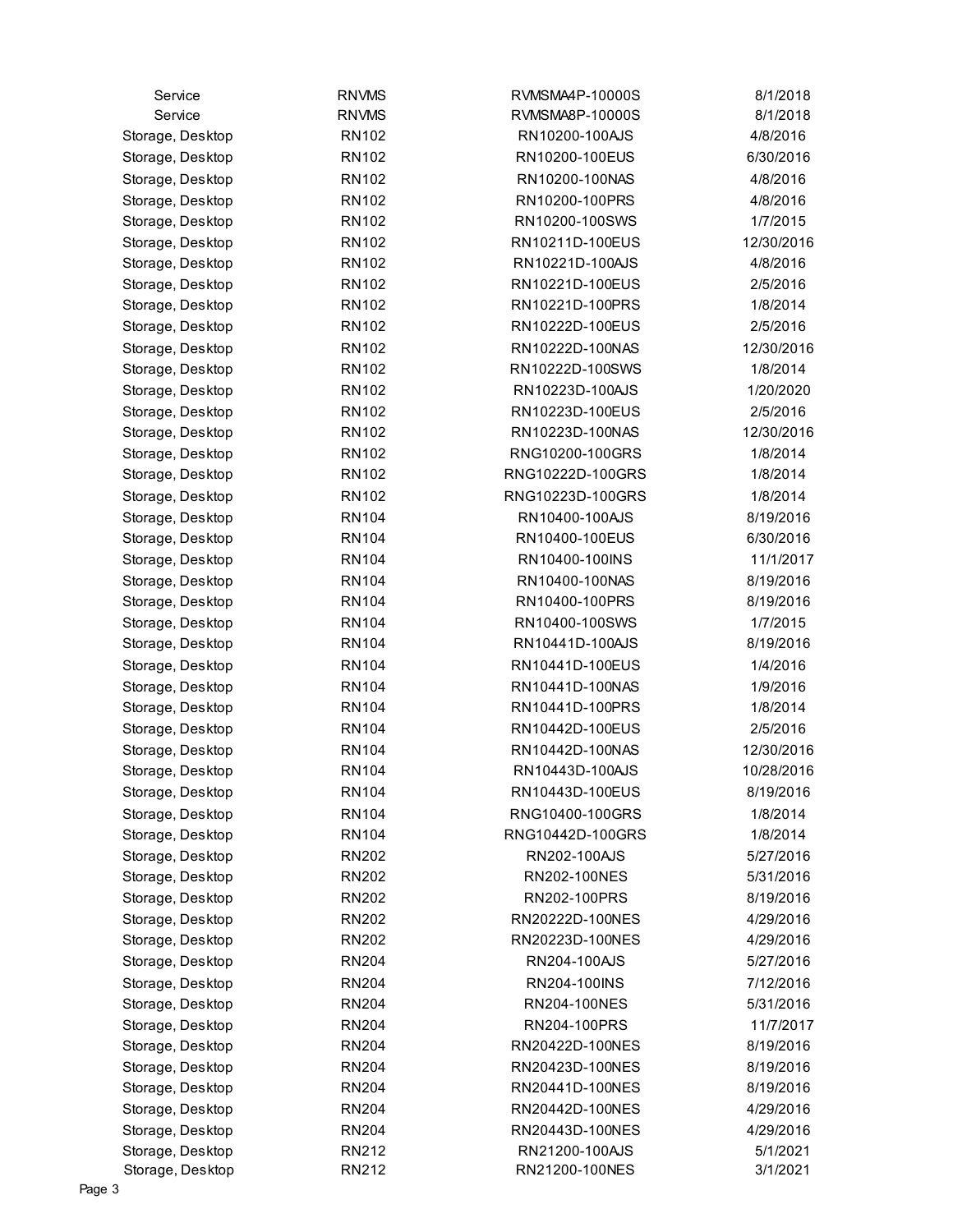| Storage, Desktop | RN212        | RN21200-100PRS  | 1/1/2020  |
|------------------|--------------|-----------------|-----------|
| Storage, Desktop | RN212        | RN212D21-100AJS | 1/1/2019  |
| Storage, Desktop | RN212        | RN212D21-100NES | 3/1/2018  |
| Storage, Desktop | RN212        | RN212D22-100AJS | 5/1/2018  |
| Storage, Desktop | RN212        | RN212D22-100NES | 2/1/2021  |
| Storage, Desktop | RN212        | RN212D22-100PRS | 11/1/2019 |
| Storage, Desktop | RN212        | RN212D23-100AJS | 6/1/2018  |
| Storage, Desktop | RN212        | RN212D23-100INS | 5/1/2021  |
| Storage, Desktop | RN212        | RN212D23-100NES | 1/1/2018  |
| Storage, Desktop | <b>RN214</b> | RN21400-100AJS  | 4/1/2021  |
| Storage, Desktop | <b>RN214</b> | RN21400-100INS  | 5/1/2021  |
| Storage, Desktop | <b>RN214</b> | RN21400-100NES  | 6/1/2021  |
| Storage, Desktop | <b>RN214</b> | RN21400-100PRS  | 11/1/2019 |
| Storage, Desktop | <b>RN214</b> | RN214D41-100AJS | 1/1/2019  |
| Storage, Desktop | <b>RN214</b> | RN214D41-100NES | 3/1/2018  |
| Storage, Desktop | <b>RN214</b> | RN214D42-100AJS | 9/1/2018  |
| Storage, Desktop | <b>RN214</b> | RN214D42-100NES | 5/1/2021  |
| Storage, Desktop | <b>RN214</b> | RN214D42-100PRS | 11/1/2019 |
| Storage, Desktop | <b>RN214</b> | RN214D43-100AJS | 6/1/2018  |
| Storage, Desktop | <b>RN214</b> | RN214D43-100NES | 1/1/2018  |
| Storage, Desktop | RN312        | RN31200-100AJS  | 3/1/2017  |
| Storage, Desktop | RN312        | RN31200-100EUS  | 10/1/2018 |
| Storage, Desktop | RN312        | RN31200-100NAS  | 3/1/2017  |
| Storage, Desktop | RN312        | RN31200-100PRS  | 3/1/2017  |
| Storage, Desktop | RN312        | RN31221D-100EUS | 3/7/2017  |
| Storage, Desktop | RN312        | RN31221D-100NAS | 3/1/2017  |
| Storage, Desktop | RN312        | RN31221D-100PRS | 1/8/2014  |
| Storage, Desktop | RN312        | RN31221E-100AJS | 4/1/2017  |
| Storage, Desktop | RN312        | RN31221E-100NAS | 4/1/2017  |
| Storage, Desktop | RN312        | RN31222D-100EUS | 3/1/2017  |
| Storage, Desktop | RN312        | RN31222D-100NAS | 3/1/2017  |
| Storage, Desktop | RN312        | RN31222E-100AJS | 3/1/2017  |
| Storage, Desktop | <b>RN312</b> | RN31222E-100EUS | 3/1/2017  |
| Storage, Desktop | RN312        | RN31222E-100NAS | 3/1/2017  |
| Storage, Desktop | <b>RN314</b> | RN31400-100AJS  | 4/1/2017  |
| Storage, Desktop | <b>RN314</b> | RN31400-100EUS  | 4/1/2017  |
| Storage, Desktop | <b>RN314</b> | RN31400-100NAS  | 3/7/2017  |
| Storage, Desktop | RN314        | RN31400-100PRS  | 2/3/2018  |
| Storage, Desktop | RN314        | RN31441D-100EUS | 3/31/2016 |
| Storage, Desktop | <b>RN314</b> | RN31441D-100NAS | 3/1/2017  |
| Storage, Desktop | <b>RN314</b> | RN31441D-100PRS | 1/8/2014  |
| Storage, Desktop | <b>RN314</b> | RN31441E-100AJS | 7/1/2017  |
| Storage, Desktop | <b>RN314</b> | RN31441E-100EUS | 3/31/2016 |
| Storage, Desktop | RN314        | RN31442D-100EUS | 4/1/2017  |
| Storage, Desktop | <b>RN314</b> | RN31442D-100NAS | 3/1/2017  |
| Storage, Desktop | RN314        | RN31442E-100AJS | 4/17/2021 |
| Storage, Desktop | <b>RN314</b> | RN31442E-100EUS | 3/18/2018 |
| Storage, Desktop | <b>RN314</b> | RN31442E-100NAS | 3/1/2017  |
| Storage, Desktop | RN314        | RN31443D-100EUS | 3/1/2017  |
| Storage, Desktop | RN314        | RN31443D-100NAS | 3/1/2017  |
| Storage, Desktop | <b>RN314</b> | RN31443E-100AJS | 4/1/2017  |
|                  |              |                 |           |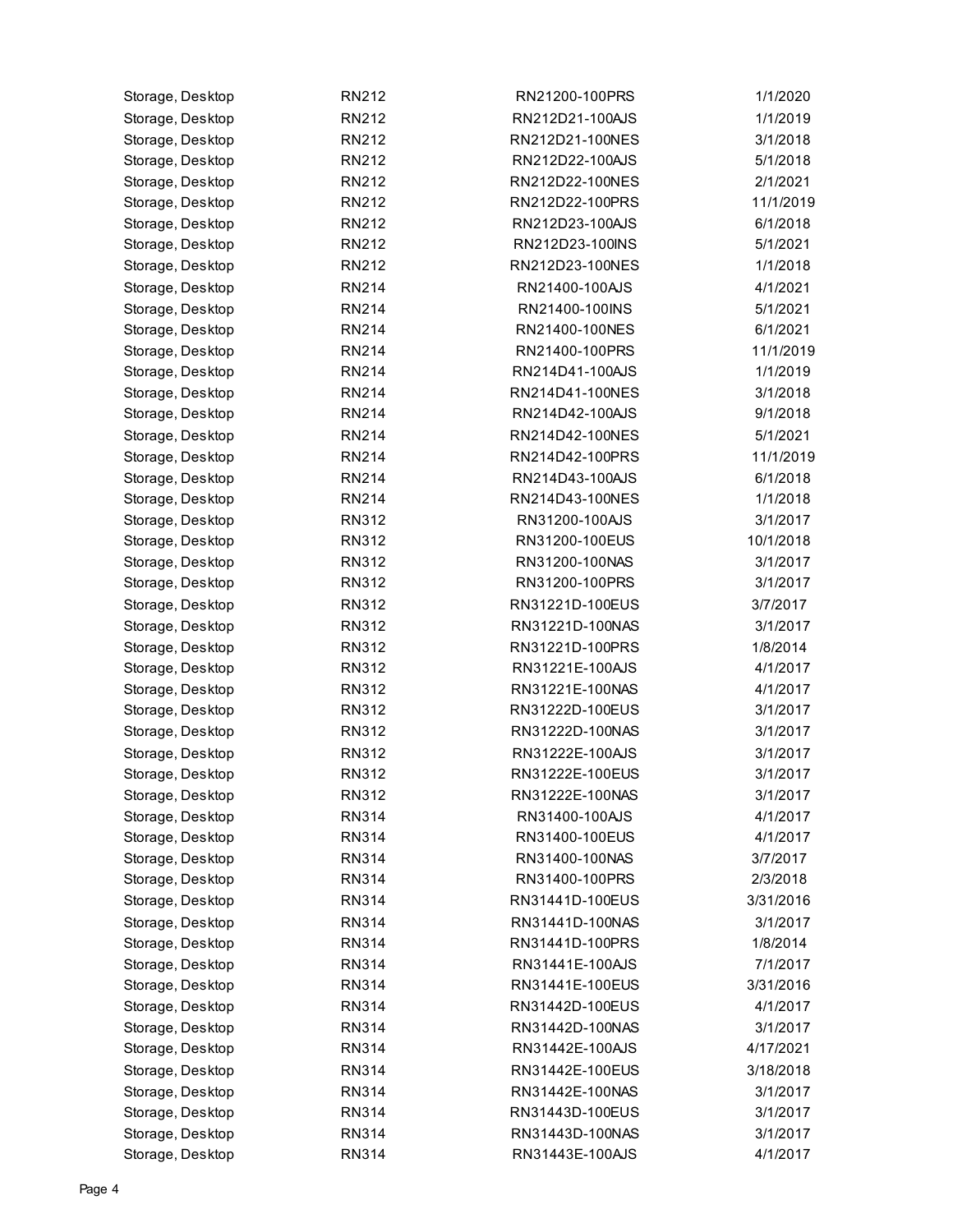| Storage, Desktop | <b>RN314</b> | RN31443E-100EUS | 12/30/2016 |
|------------------|--------------|-----------------|------------|
| Storage, Desktop | RN314        | RN31443E-100NAS | 3/1/2017   |
| Storage, Desktop | <b>RN314</b> | RN31444E-100AJS | 4/1/2017   |
| Storage, Desktop | <b>RN316</b> | RN31600-100AJS  | 11/1/2017  |
| Storage, Desktop | RN316        | RN31600-100EUS  | 11/1/2017  |
| Storage, Desktop | <b>RN316</b> | RN31600-100INS  | 3/1/2018   |
| Storage, Desktop | RN316        | RN31600-100NAS  | 11/1/2017  |
| Storage, Desktop | <b>RN316</b> | RN31600-100PRS  | 3/1/2018   |
| Storage, Desktop | RN316        | RN31661D-100NAS | 3/1/2018   |
| Storage, Desktop | RN316        | RN31661D-100PRS | 1/8/2014   |
| Storage, Desktop | RN316        | RN31661E-100EUS | 4/1/2018   |
| Storage, Desktop | <b>RN316</b> | RN31661E-100NAS | 12/30/2016 |
| Storage, Desktop | RN316        | RN31662D-100EUS | 3/1/2018   |
| Storage, Desktop | RN316        | RN31662D-100NAS | 3/1/2018   |
| Storage, Desktop | RN316        | RN31662E-100EUS | 3/1/2018   |
| Storage, Desktop | <b>RN316</b> | RN31662E-100NAS | 3/1/2018   |
| Storage, Desktop | RN316        | RN31664E-100EUS | 3/1/2018   |
| Storage, Desktop | RN316        | RN31664E-100NAS | 12/30/2016 |
| Storage, Desktop | <b>RN422</b> | RN42200-100AJS  | 2/1/2021   |
| Storage, Desktop | <b>RN422</b> | RN42200-100NES  | 3/1/2021   |
| Storage, Desktop | <b>RN422</b> | RN42200-100PRS  | 11/1/2019  |
| Storage, Desktop | <b>RN422</b> | RN422D2-100AJS  | 5/1/2018   |
| Storage, Desktop | <b>RN422</b> | RN422D2-100NES  | 5/1/2021   |
| Storage, Desktop | <b>RN422</b> | RN422D4-100AJS  | 2/1/2021   |
| Storage, Desktop | <b>RN422</b> | RN422D4-100NES  | 5/1/2021   |
| Storage, Desktop | <b>RN422</b> | RN422D6-100AJS  | 10/1/2020  |
| Storage, Desktop | <b>RN422</b> | RN422D6-100NES  | 2/1/2020   |
| Storage, Desktop | <b>RN422</b> | RN422E2-100AJS  | 2/1/2021   |
| Storage, Desktop | <b>RN422</b> | RN422E2-100NES  | 5/1/2021   |
| Storage, Desktop | <b>RN422</b> | RN422E4-100AJS  | 1/1/2021   |
| Storage, Desktop | <b>RN422</b> | RN422E4-100NES  | 5/1/2021   |
| Storage, Desktop | <b>RN422</b> | RN422E6-100AJS  | 2/1/2021   |
| Storage, Desktop | <b>RN422</b> | RN422E6-100NES  | 5/1/2021   |
| Storage, Desktop | <b>RN424</b> | RN42400-100AJS  | 3/1/2021   |
| Storage, Desktop | <b>RN424</b> | RN42400-100INS  | 2/1/2021   |
| Storage, Desktop | <b>RN424</b> | RN42400-100PRS  | 2/1/2021   |
| Storage, Desktop | <b>RN424</b> | RN424D2-100AJS  | 5/1/2018   |
| Storage, Desktop | <b>RN424</b> | RN424D4-100AJS  | 2/1/2021   |
| Storage, Desktop | <b>RN424</b> | RN424D6-100NES  | 2/21/2020  |
| Storage, Desktop | <b>RN424</b> | RN424E4-100AJS  | 2/1/2021   |
| Storage, Desktop | <b>RN424</b> | RN424E6-100AJS  | 2/1/2021   |
|                  |              | RN42600-100AJS  | 2/1/2021   |
| Storage, Desktop | <b>RN426</b> |                 |            |
| Storage, Desktop | <b>RN426</b> | RN42600-100NES  | 3/1/2020   |
| Storage, Desktop | <b>RN426</b> | RN426D2-100AJS  | 5/1/2018   |
| Storage, Desktop | <b>RN426</b> | RN426D2-100NES  | 3/1/2020   |
| Storage, Desktop | <b>RN426</b> | RN426D4-100NES  | 3/1/2020   |
| Storage, Desktop | <b>RN426</b> | RN426E2-100NES  | 3/21/2020  |
| Storage, Desktop | <b>RN426</b> | RN426E22-100NES | 3/1/2020   |
| Storage, Desktop | <b>RN426</b> | RN426E4-100AJS  | 11/1/2019  |
| Storage, Desktop | <b>RN426</b> | RN426E4-100NES  | 3/1/2020   |
| Storage, Desktop | <b>RN426</b> | RN426E6-100NES  | 3/1/2020   |
| Storage, Desktop | <b>RN428</b> | RN42800-100AJS  | 6/21/2020  |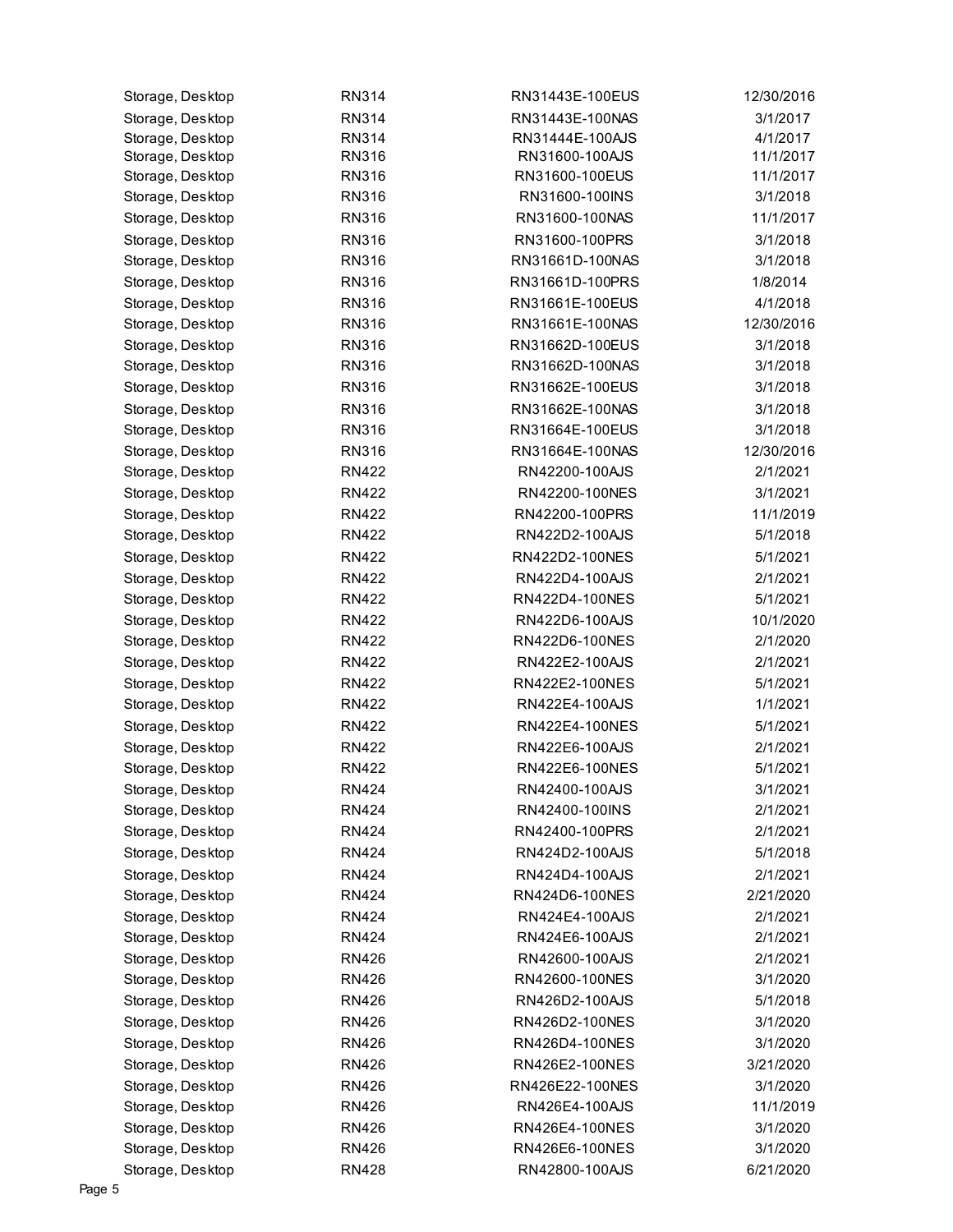| Storage, Desktop | <b>RN428</b>  | RN42800-100INS  | 5/1/2020   |
|------------------|---------------|-----------------|------------|
| Storage, Desktop | <b>RN428</b>  | RN42800-100NES  | 4/1/2021   |
| Storage, Desktop | <b>RN428</b>  | RN428E4-100AJS  | 11/1/2019  |
| Storage, Desktop | <b>RN428</b>  | RN428E4-100NES  | 7/1/2020   |
| Storage, Desktop | <b>RN428</b>  | RN428E6-100NES  | 7/1/2020   |
| Storage, Desktop | <b>RN516</b>  | RN51661E-100NAS | 11/1/2017  |
| Storage, Desktop | <b>RN516</b>  | RN51661E-100PRS | 1/8/2014   |
| Storage, Desktop | <b>RN516</b>  | RN51663E-100EUS | 12/30/2016 |
| Storage, Desktop | <b>RN516</b>  | RN51664E-100AJS | 5/31/2017  |
| Storage, Desktop | RN516         | RN51664E-100NAS | 5/1/2017   |
| Storage, Desktop | <b>RN524X</b> | RN524X00-100AJS | 4/1/2019   |
| Storage, Desktop | <b>RN524X</b> | RN524X00-100INS | 4/1/2019   |
| Storage, Desktop | <b>RN524X</b> | RN524X00-100NES | 4/1/2019   |
| Storage, Desktop | <b>RN524X</b> | RN524X00-100PRS | 4/1/2019   |
| Storage, Desktop | <b>RN524X</b> | RN524XD2-100AJS | 5/1/2018   |
| Storage, Desktop | <b>RN524X</b> | RN524XD4-100NES | 11/1/2018  |
| Storage, Desktop | <b>RN524X</b> | RN524XD6-100NES | 1/1/2019   |
| Storage, Desktop | <b>RN524X</b> | RN524XE3-100NES | 8/1/2018   |
| Storage, Desktop | <b>RN524X</b> | RN524XE4-100AJS | 4/1/2019   |
| Storage, Desktop | <b>RN524X</b> | RN524XE4-100NES | 4/1/2019   |
| Storage, Desktop | <b>RN524X</b> | RN524XE6-100NES | 4/1/2019   |
| Storage, Desktop | <b>RN526X</b> | RN526X00-100AJS | 8/21/2020  |
| Storage, Desktop | <b>RN526X</b> | RN526X00-100INS | 8/21/2020  |
| Storage, Desktop | <b>RN526X</b> | RN526X00-100NES | 3/1/2020   |
| Storage, Desktop | <b>RN526X</b> | RN526X00-100PRS | 11/1/2019  |
| Storage, Desktop | <b>RN526X</b> | RN526XD2-100AJS | 1/1/2019   |
| Storage, Desktop | <b>RN526X</b> | RN526XD2-100PRS | 11/1/2019  |
| Storage, Desktop | <b>RN526X</b> | RN526XD3-100AJS | 1/1/2019   |
| Storage, Desktop | <b>RN526X</b> | RN526XD3-100NES | 1/1/2018   |
| Storage, Desktop | <b>RN526X</b> | RN526XD4-100NES | 3/1/2020   |
| Storage, Desktop | <b>RN526X</b> | RN526XD6-100NES | 3/1/2020   |
| Storage, Desktop | <b>RN526X</b> | RN526XD6-100PRS | 11/1/2019  |
| Storage, Desktop | <b>RN526X</b> | RN526XE2-100PRS | 11/1/2019  |
| Storage, Desktop | <b>RN526X</b> | RN526XE3-100AJS | 7/1/2018   |
| Storage, Desktop | <b>RN526X</b> | RN526XE3-100NES | 6/1/2018   |
| Storage, Desktop | <b>RN526X</b> | RN526XE4-100AJS | 6/1/2020   |
| Storage, Desktop | <b>RN526X</b> | RN526XE4-100NES | 3/1/2020   |
| Storage, Desktop | <b>RN526X</b> | RN526XE6-100AJS | 11/1/2019  |
| Storage, Desktop | <b>RN526X</b> | RN526XE6-100NES | 3/1/2020   |
| Storage, Desktop | <b>RN528X</b> | RN528X00-100AJS | 11/1/2019  |
| Storage, Desktop | <b>RN528X</b> | RN528X00-100INS | 11/1/2019  |
| Storage, Desktop | <b>RN528X</b> | RN528X00-100NES | 1/1/2021   |
| Storage, Desktop | <b>RN528X</b> | RN528X00-100PRS | 11/1/2019  |
| Storage, Desktop | <b>RN528X</b> | RN528XE3-100NES | 10/1/2018  |
| Storage, Desktop | <b>RN528X</b> | RN528XE4-100AJS | 11/1/2019  |
| Storage, Desktop | <b>RN528X</b> | RN528XE4-100NES | 12/21/2020 |
| Storage, Desktop | <b>RN528X</b> | RN528XE6-100NES | 12/1/2020  |
| Storage, Desktop | <b>RN626X</b> | RN626X00-100AJS | 2/1/2021   |
| Storage, Desktop | <b>RN626X</b> | RN626X00-100INS | 2/1/2021   |
| Storage, Desktop | <b>RN626X</b> | RN626X00-100NES | 3/1/2021   |
| Storage, Desktop | <b>RN626X</b> | RN626X00-100PRS | 2/1/2021   |
| Storage, Desktop | <b>RN626X</b> | RN626XE2-100AJS | 2/1/2021   |
|                  |               |                 |            |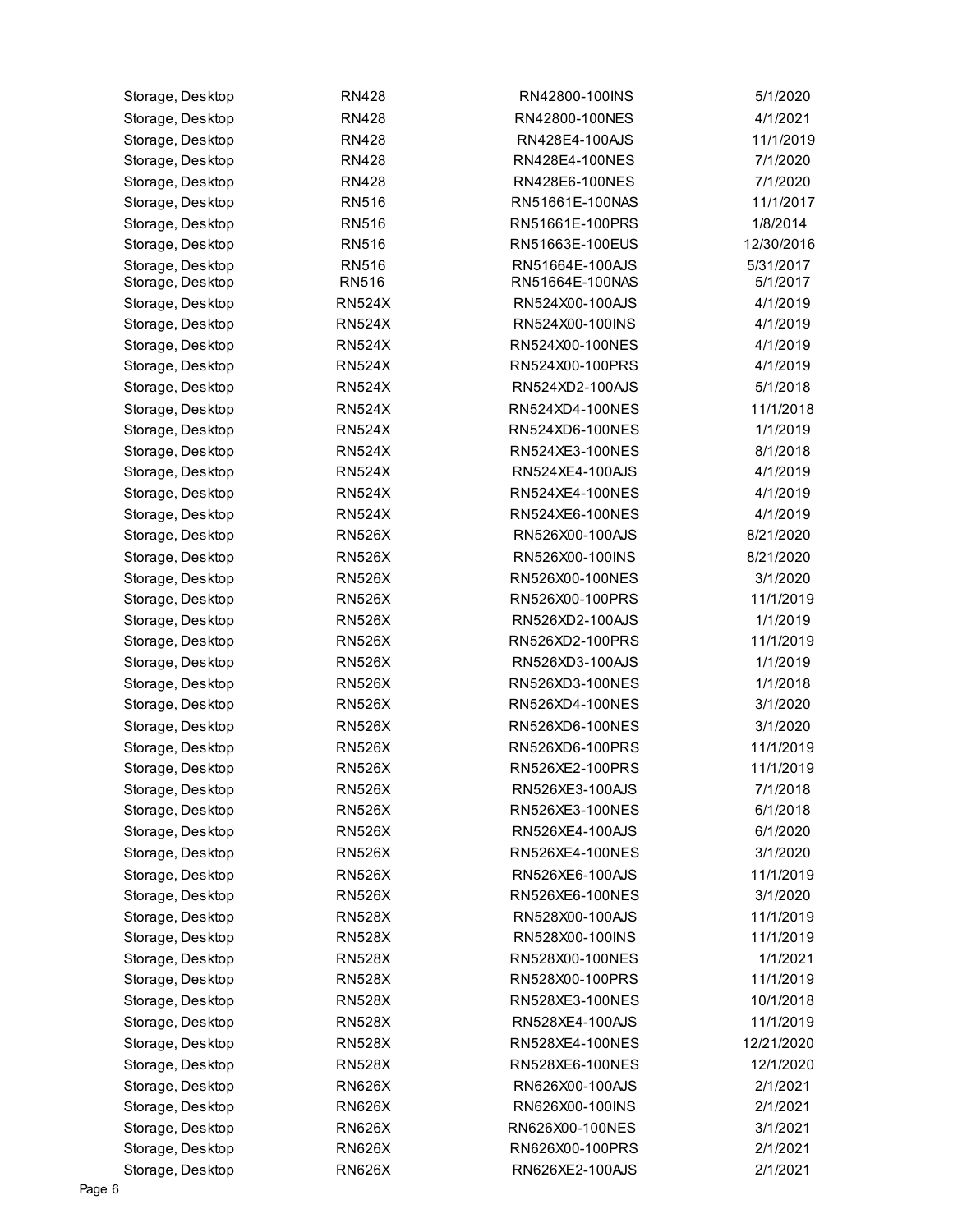| Storage, Desktop   | <b>RN626X</b> | RN626XE2-100NES  | 2/1/2021   |
|--------------------|---------------|------------------|------------|
| Storage, Desktop   | <b>RN626X</b> | RN626XE2-100PRS  | 11/1/2019  |
| Storage, Desktop   | <b>RN626X</b> | RN626XE3-100AJS  | 7/1/2018   |
| Storage, Desktop   | <b>RN626X</b> | RN626XE3-100NES  | 6/1/2018   |
| Storage, Desktop   | <b>RN626X</b> | RN626XE4-100NES  | 2/1/2021   |
| Storage, Desktop   | <b>RN626X</b> | RN626XE4-100PRS  | 11/1/2019  |
| Storage, Desktop   | <b>RN626X</b> | RN626XE6-100AJS  | 2/1/2021   |
| Storage, Desktop   | <b>RN626X</b> | RN626XE6-100NES  | 2/1/2021   |
| Storage, Desktop   | <b>RN626X</b> | RN626XE6-100PRS  | 11/1/2019  |
| Storage, Desktop   | <b>RN628X</b> | RN628X00-100AJS  | 2/1/2021   |
| Storage, Desktop   | <b>RN628X</b> | RN628X00-100INS  | 2/1/2021   |
| Storage, Desktop   | <b>RN628X</b> | RN628X00-100NES  | 2/1/2021   |
| Storage, Desktop   | <b>RN628X</b> | RN628X00-100PRS  | 2/1/2021   |
| Storage, Desktop   | <b>RN628X</b> | RN628XE3-100NES  | 6/1/2018   |
| Storage, Desktop   | <b>RN628X</b> | RN628XE4-100AJS  | 2/1/2021   |
| Storage, Desktop   | <b>RN628X</b> | RN628XE4-100NES  | 2/1/2021   |
| Storage, Desktop   | <b>RN628X</b> | RN628XE6-100NES  | 2/1/2021   |
| Storage, Desktop   | <b>RN716X</b> | RN716X-100AJS    | 4/1/2017   |
| Storage, Desktop   | <b>RN716X</b> | RN716X-100NES    | 4/1/2017   |
| Storage, Desktop   | <b>RNACC</b>  | RTRAY05-10000S   | 1/1/2019   |
| Storage, Desktop   | <b>RNVMS</b>  | RNVMSMA1-10000S  | 7/1/2018   |
| Storage, Desktop   | <b>RNVMS</b>  | RNVMSMA4-10000S  | 9/1/2018   |
| Storage, Desktop   | <b>RNVMS</b>  | RNVMSMA8-10000S  | 9/1/2018   |
| Storage, Rackmount | RN00RPL       | RN00RPL1-10000S  | 7/1/2020   |
| Storage, Rackmount | RN2120        | RN2120-100AJS    | 11/28/2014 |
| Storage, Rackmount | RN2120        | RN2120-100EUS    | 10/31/2014 |
| Storage, Rackmount | RN2120        | RN2120-100NAS    | 11/1/2017  |
| Storage, Rackmount | RN2120        | RN2120-100PRS    | 6/24/2016  |
| Storage, Rackmount | RN2120        | RN2120-200AJS    | 10/1/2017  |
| Storage, Rackmount | RN2120        | RN21241D-100NAS  | 10/31/2014 |
| Storage, Rackmount | RN2120        | RN21241D-200AJS  | 6/1/2018   |
| Storage, Rackmount | RN2120        | RN21241DC-200NES | 7/12/2016  |
| Storage, Rackmount | RN2120        | RN21241E-100EUS  | 10/31/2014 |
| Storage, Rackmount | RN2120        | RN21241F-100NAS  | 10/31/2014 |
| Storage, Rackmount | RN2120        | RN21241E-200NES  | 11/1/2017  |
| Storage, Rackmount | RN2120        | RN21242D-100EUS  | 10/31/2014 |
| Storage, Rackmount | RN2120        | RN21242D-100NAS  | 10/31/2014 |
| Storage, Rackmount | RN2120        | RN21242E-100EUS  | 10/31/2014 |
| Storage, Rackmount | RN2120        | RN21242E-100NAS  | 10/31/2014 |
| Storage, Rackmount | RN2120        | RN21243E-100AJS  | 11/28/2014 |
| Storage, Rackmount | RN2120        | RN21243E-100EUS  | 10/31/2014 |
| Storage, Rackmount | RN2120        | RN21243E-100NAS  | 10/31/2014 |
| Storage, Rackmount | RN2120        | RN21244E-100EUS  | 10/31/2014 |
| Storage, Rackmount | RN2120        | RN21244E-100NAS  | 10/31/2014 |
| Storage, Rackmount | RN2120        | RN21244E-200NES  | 10/1/2017  |
| Storage, Rackmount | RN3130        | RN3130-100AJS    | 9/10/2017  |
| Storage, Rackmount | RN3130        | RN3130-100PRS    | 3/1/2017   |
| Storage, Rackmount | RN3130        | RN31342E-100AJS  | 2/11/2015  |
| Storage, Rackmount | RN3138        | RN3138-100INS    | 8/1/2020   |
| Storage, Rackmount | RN3138        | RN3138-100NES    | 4/1/2021   |
| Storage, Rackmount | RN3138        | RN3138-100PRS    | 11/1/2019  |
| Storage, Rackmount | RN3138        | RN31842D-100AJS  | 5/1/2018   |
|                    |               |                  |            |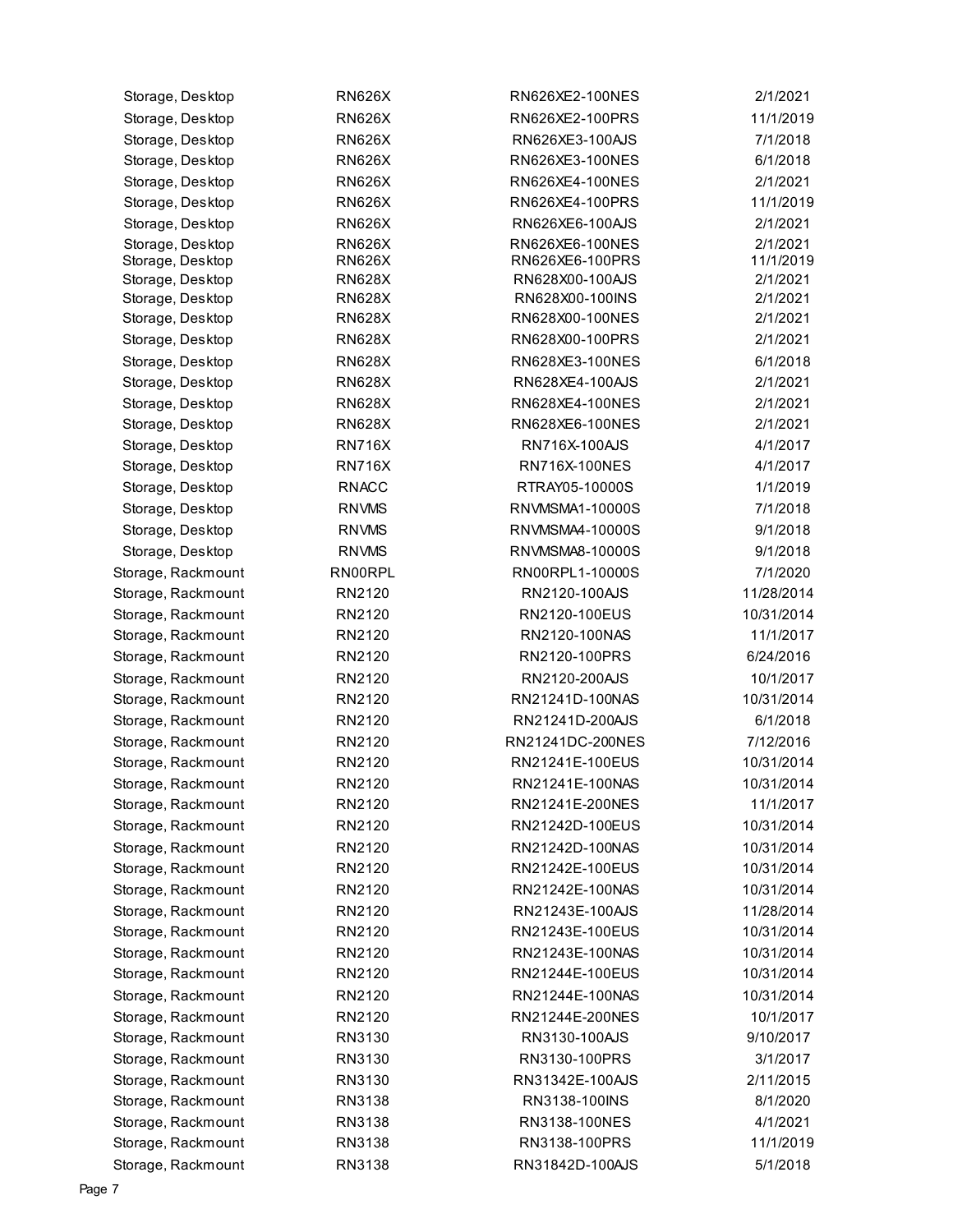| Storage, Rackmount | RN3138       | RN31842D-100NES  | 3/1/2018             |
|--------------------|--------------|------------------|----------------------|
| Storage, Rackmount | RN3138       | RN31842E-100AJS  | 3/1/2018             |
| Storage, Rackmount | RN3138       | RN31842E-100NES  | 10/1/2019            |
| Storage, Rackmount | RN3138       | RN31843D-100AJS  | 10/1/2018            |
| Storage, Rackmount | RN3138       | RN31843D-100NES  | 1/1/2018             |
| Storage, Rackmount | RN3138       | RN31843E-100AJS  | 3/1/2018             |
| Storage, Rackmount | RN3138       | RN31843E-100NES  | 3/1/2018             |
| Storage, Rackmount | RN3138       | RN31844E-100AJS  | 1/1/2021             |
| Storage, Rackmount | RN3138       | RN31844E-100NES  | 5/1/2021             |
| Storage, Rackmount | RN3138       | RN31846E-100NES  | 4/1/2021             |
| Storage, Rackmount | RN3220       | RN3220-100AJS    | 5/30/2016            |
| Storage, Rackmount | RN3220       | RN3220-100NES    | 5/30/2016            |
| Storage, Rackmount | RN3220       | RN3220-100PRS    | 5/30/2016            |
| Storage, Rackmount | RN3220       | RN322122E-100AJS | 12/30/2016           |
| Storage, Rackmount | RN3220       | RN322122E-100NES | 5/30/2016            |
| Storage, Rackmount | RN3220       | RN322123E-100AJS | 12/30/2016           |
| Storage, Rackmount | RN3220       | RN322124E-100AJS | 12/30/2016           |
| Storage, Rackmount | RN3220       | RN32262E-100AJS  | 12/30/2016           |
| Storage, Rackmount | RN3220       | RN32263E-100AJS  | 12/30/2016           |
| Storage, Rackmount | RN3220       | RN32263E-100NES  | 5/30/2016            |
| Storage, Rackmount | RN4220       | RN4220X-100INS   | 7/12/2016            |
| Storage, Rackmount | RN4220       | RN4220X-100NES   | 3/1/2018             |
| Storage, Rackmount | RN4220       | RN422X122-100AJS | 12/30/2016           |
| Storage, Rackmount | RN4220       | RN422X122-100NES | 7/12/2016            |
| Storage, Rackmount | RN4220       | RN422X123-100AJS | 12/30/2016           |
| Storage, Rackmount | RN4220       | RN422X123-100NES | 2/1/2018             |
| Storage, Rackmount | RN4220       | RN422X124-100AJS | 12/30/2016           |
| Storage, Rackmount | RN4220       | RN422X124-100NES | 7/1/2017             |
| Storage, Rackmount | RN4220       | RN422X62E-100AJS | 7/12/2016            |
| Storage, Rackmount | RN4220       | RN422X62E-100NES | 7/12/2016            |
| Storage, Rackmount | RN4220       | RN422X63E-100AJS | 7/12/2016            |
| Storage, Rackmount | RN4220       | RN422X63E-100NES | 12/30/2016           |
| Storage, Rackmount | RN4220       | RN422X64E-100AJS | 12/30/2016           |
| Storage, Rackmount | RN4220       | RN422X64E-100NES | 8/26/2016            |
| Storage, Rackmount | <b>RNNVR</b> | RNNVR01L-10000S  | 4/1/2019             |
| Storage, Rackmount | <b>RNNVR</b> | RNNVR01L-100PRS  | 10/1/2019            |
| Storage, Rackmount | <b>RNNVR</b> | RNNVR02L-10000S  | 11/1/2019            |
| Storage, Rackmount | <b>RNNVR</b> | RNNVR04L-10000S  | 4/1/2019             |
| Storage, Rackmount | <b>RNNVR</b> | RNNVR04L-100PRS  | 10/1/2019            |
| Storage, Rackmount | RNRP4_ACC    | RFAN01-10000S    | 3/1/2018             |
| Storage, Rackmount | RNRP4_ACC    | RFAN02-10000S    | 3/1/2018             |
| Storage, Rackmount | RNRP4 ACC    | RFAN03-10000S    | 7/1/2018             |
| Storage, Rackmount | RNRP4 ACC    | RMEM02-10000S    | 2/3/2018             |
| Storage, Rackmount | RNRP4_ACC    | RMEM03-10000S    | 3/1/2018             |
| Storage, Rackmount | RNRP4_ACC    | RMEM05-10000S    | 5/1/2021             |
| Storage, Rackmount | RNRP4_ACC    | RTRAY01-10000S   | 11/1/2017            |
| Storage, Rackmount | RNRP4_ACC    | RTRAY02-10000S   | 3/1/2017             |
| Storage, Rackmount | RNRP4_ACC    | RTRAY03-10000S   | 3/1/2017             |
|                    | RNRP4 ACC    | RTRAY04-10000S   |                      |
| Storage, Rackmount | RR2304       | RR230400-100PRS  | 5/1/2021<br>3/1/2021 |
| Storage, Rackmount |              |                  |                      |
| Storage, Rackmount | RR2304       | RR2304G2-100NES  | 2/1/2020             |
| Storage, Rackmount | RR2312       | RR231200-100INS  | 5/1/2021             |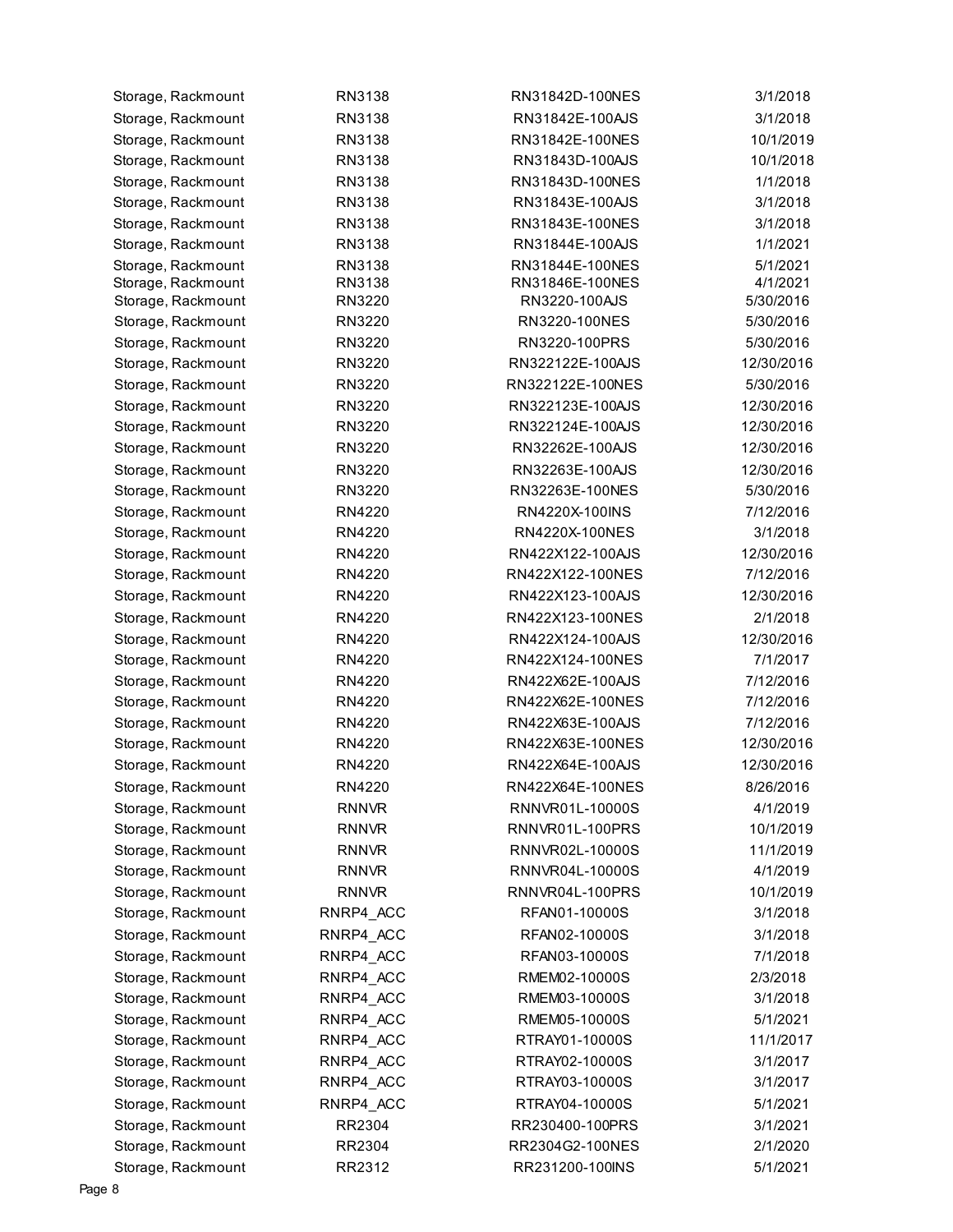| Storage, Rackmount | RR2312        | RR231200-100PRS  | 3/1/2021  |
|--------------------|---------------|------------------|-----------|
| Storage, Rackmount | RR2312        | RR2312G4-100AJS  | 2/1/2021  |
| Storage, Rackmount | RR2312        | RR2312G4-100NES  | 4/1/2021  |
| Storage, Rackmount | RR2312        | RR2312G6-100AJS  | 2/1/2021  |
| Storage, Rackmount | RR2312        | RR2312G6-100NES  | 2/1/2021  |
| Storage, Rackmount | RR2312        | RR2312H8-100AJS  | 2/1/2021  |
| Storage, Rackmount | RR2312        | RR2312H8-100NES  | 5/1/2021  |
| Storage, Rackmount | RR3312        | RR331200-100PRS  | 11/1/2019 |
| Storage, Rackmount | RR3312        | RR331200-10000S  | 4/1/2021  |
| Storage, Rackmount | RR3312        | RR331200-20000S  | 2/1/2021  |
| Storage, Rackmount | RR3312        | RR3312G2-10000S  | 1/1/2021  |
| Storage, Rackmount | RR3312        | RR3312G3-10000S  | 3/1/2018  |
| Storage, Rackmount | RR3312        | RR3312G4-10000S  | 1/1/2021  |
| Storage, Rackmount | RR3312        | RR3312G4-20000S  | 2/1/2021  |
| Storage, Rackmount | RR3312        | RR3312G6-10000S  | 1/1/2020  |
| Storage, Rackmount | RR4312        | RR4312S0-100PRS  | 11/1/2019 |
| Storage, Rackmount | RR4312        | RR4312S0-20000S  | 2/1/2021  |
| Storage, Rackmount | RR4312        | RR4312S3-10000S  | 3/1/2018  |
| Storage, Rackmount | RR4312        | RR4312S4-10000S  | 6/1/2020  |
| Storage, Rackmount | RR4312        | RR4312S4-20000S  | 2/1/2021  |
| Storage, Rackmount | RR4312        | RR4312S6-10000S  | 1/1/2021  |
| Storage, Rackmount | RR4312        | RR4312S6-20000S  | 5/1/2021  |
| Storage, Rackmount | RR4312        | RR4312S8-10000S  | 6/21/2020 |
| Storage, Rackmount | RR4312        | RR4312X0-10000S  | 3/21/2020 |
| Storage, Rackmount | RR4312        | RR4312X0-100INS  | 11/1/2019 |
| Storage, Rackmount | RR4312        | RR4312X0-100PRS  | 11/1/2019 |
| Storage, Rackmount | RR4312        | RR4312X3-10000S  | 3/1/2018  |
| Storage, Rackmount | RR4312        | RR4312X4-10000S  | 3/21/2020 |
| Storage, Rackmount | RR4312        | RR4312X4-20000S  | 2/1/2021  |
| Storage, Rackmount | RR4312        | RR4312X6-10000S  | 3/21/2020 |
| Storage, Rackmount | RR4312        | RR4312X6-20000S  | 2/1/2021  |
| Storage, Rackmount | RR4312        | RR4312X8-10000S  | 1/1/2020  |
| Storage, Rackmount | RR4360        | RR4360S0-10000S  | 5/1/2021  |
| Storage, Rackmount | RR4360        | RR4360X0-10000S  | 5/1/2021  |
| Storage, Rackmount | <b>RRDRPK</b> | RSAT8E20-10000S  | 2/1/2021  |
| Storage, Rackmount | <b>RRDRPK</b> | RSATAE20-10000S  | 4/1/2021  |
| Storage, ReadyDATA | <b>EDA</b>    | EDA2000-100WWS   | 4/7/2016  |
| Storage, ReadyDATA | <b>EDA</b>    | EDA4000-100PRS   | 3/1/2018  |
| Storage, ReadyDATA | <b>RD52</b>   | RD5200-100INS    | 7/12/2016 |
| Storage, ReadyDATA | <b>RD52</b>   | RD5200-100PRS    | 7/12/2016 |
| Storage, ReadyDATA | <b>RD52</b>   | RD5200-100WWS    | 5/1/2017  |
| Storage, ReadyDATA | <b>RD52</b>   | RD5D1LN01-100WWS | 1/29/2016 |
| Storage, ReadyDATA | <b>RD52</b>   | RD5D1LN02-100WWS | 7/12/2016 |
| Storage, ReadyDATA | <b>RD52</b>   | RD5D1LN03-100WWS | 7/12/2016 |
| Storage, ReadyDATA | <b>RD52</b>   | RD5D1LS01-100WWS | 4/7/2016  |
| Storage, ReadyDATA | <b>RD52</b>   | RD5D1LS02-100WWS | 7/12/2016 |
| Storage, ReadyDATA | <b>RD52</b>   | RD5D1LS03-100WWS | 3/18/2018 |
| Storage, ReadyDATA | <b>RD52</b>   | RD5D1LT01-100WWS | 4/12/2015 |
| Storage, ReadyDATA | <b>RD52</b>   | RD5D1LT02-100WWS | 7/12/2016 |
| Storage, ReadyDATA | <b>RD52</b>   | RD5D1LT03-100WWS | 7/12/2016 |
| Storage, ReadyDATA | <b>RD52</b>   | RD5D1LT04-10000S | 3/1/2018  |
|                    |               |                  |           |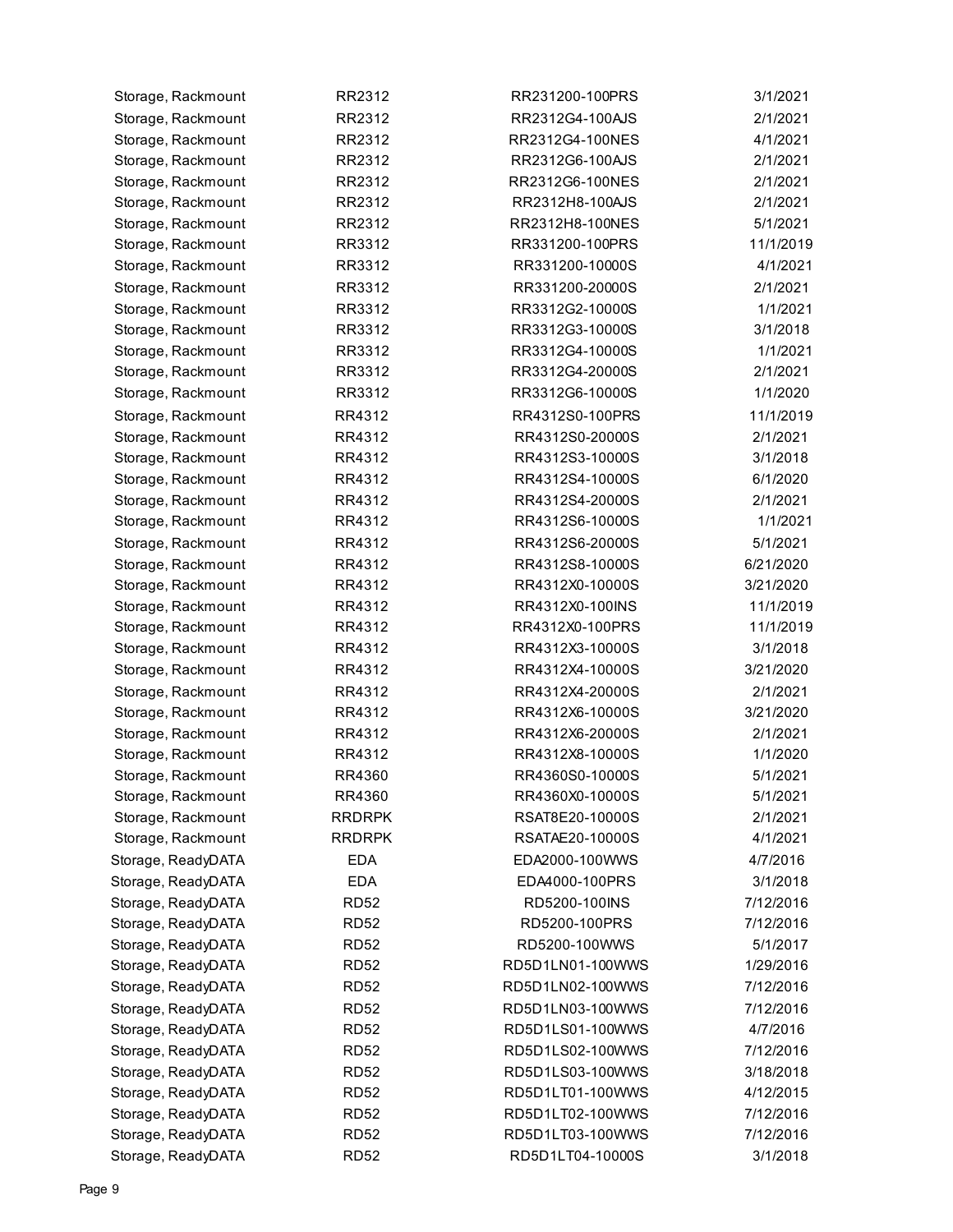| Storage, ReadyDATA | <b>RD52</b>      | RD5D1SC01-100WWS       | 7/12/2016  |
|--------------------|------------------|------------------------|------------|
| Storage, ReadyDATA | <b>RD52</b>      | RD5D1SM01-100WWS       | 7/12/2016  |
| Storage, ReadyDATA | <b>RD52</b>      | RD5D1SM02-100WWS       | 7/12/2016  |
| Storage, ReadyDATA | <b>RD52</b>      | RD5D6LN01-100WWS       | 7/31/2014  |
| Storage, ReadyDATA | <b>RD52</b>      | RD5D6LN02-100WWS       | 7/31/2014  |
| Storage, ReadyDATA | <b>RD52</b>      | RD5D6LN03-100WWS       | 7/31/2014  |
| Storage, ReadyDATA | <b>RD52</b>      | RD5D6LT01-100WWS       | 1/1/2018   |
| Storage, ReadyDATA | <b>RD52</b>      | RD5D6LT03-100WWS       | 7/12/2016  |
| Storage, ReadyDATA | <b>RD52</b>      | RD5D6LT04-10000S       | 2/27/2017  |
| Storage, ReadyDATA | <b>RDD500</b>    | RDD516-100AJS          | 2/3/2018   |
| Storage, ReadyDATA | <b>RDD500</b>    | RDD516-100NES          | 4/1/2018   |
| Storage, ReadyDATA | <b>RD-DRIVES</b> | RD5D1LT06-10000S       | 1/30/2017  |
| Storage, ReadyDATA | <b>RD-DRIVES</b> | RDD1LT02-10000S        | 7/12/2016  |
| Storage, ReadyDATA | <b>RD-DRIVES</b> | RDD1LT03-10000S        | 2/1/2018   |
| Storage, ReadyDATA | <b>RD-DRIVES</b> | RDD1LT04-10000S        | 7/12/2016  |
| Storage, ReadyDATA | <b>RD-DRIVES</b> | RDD1LT06-10000S        | 2/27/2017  |
| Storage, ReadyDATA | <b>RD-DRIVES</b> | RDD1SM01-10000S        | 9/30/2016  |
| Storage, ReadyDATA | <b>RD-DRIVES</b> | SRD5D1LT3-100PRS       | 10/16/2015 |
| Storage, ReadyDATA | <b>RD-DRIVES</b> | SRD5D6LT3-100PRS       | 10/23/2015 |
| Storage, ReadyDATA | <b>SOFTWARE</b>  | MRRDESK20-10000S       | 3/1/2019   |
| Storage, ReadyDATA | <b>SOFTWARE</b>  | MRRDESK2K-10000S       | 3/1/2019   |
| Storage, ReadyDATA | <b>SOFTWARE</b>  | MRRDESK4K-10000S       | 3/1/2019   |
| Storage, ReadyDATA | <b>SOFTWARE</b>  | <b>MRRGRE1-10000S</b>  | 3/1/2019   |
| Storage, ReadyDATA | <b>SOFTWARE</b>  | <b>MRRSBS1-10000S</b>  | 3/1/2019   |
| Storage, ReadyDATA | <b>SOFTWARE</b>  | MRRSERV1-10000S        | 3/1/2019   |
| Storage, ReadyDATA | <b>SOFTWARE</b>  | <b>MRRVIRT1-10000S</b> | 3/1/2019   |
| Storage, ReadyDATA | <b>SOFTWARE</b>  | MRRVIRT12-10000S       | 3/1/2019   |
| Storage, ReadyDATA | <b>SOFTWARE</b>  | MRRVIRT24-10000S       | 3/1/2019   |
| Storage, ReadyDATA | <b>SOFTWARE</b>  | MRRVIRT50-10000S       | 10/1/2019  |
| Storage, ReadyDATA | <b>SOFTWARE</b>  | <b>MRRVIRT6-10000S</b> | 3/1/2019   |
| Storage, ReadyDATA | <b>SOFTWARE</b>  | RRDESK01-10000S        | 2/1/2021   |
| Switches           | AFT200           | AFT200-10000S          | 1/23/2018  |
| Switches           | AFT603           | AFT603-10000S          | 12/1/2018  |
| Switches           | <b>APS135W</b>   | APS135W-10000S         | 8/1/2017   |
| Switches           | <b>APS300W</b>   | APS300W-10000S         | 1/1/2018   |
| Switches           | <b>APS525W</b>   | APS525W-10000S         | 8/1/2017   |
| Switches           | AXLM761          | AXLM761-10000S         | 2/1/2021   |
| Switches           | <b>FS105</b>     | FS105-200PES           | 10/11/2014 |
| Switches           | <b>FS105</b>     | FS105-300PES           | 3/1/2021   |
| Switches           | <b>FS105</b>     | <b>FS105-300UKS</b>    | 1/1/2021   |
| Switches           | <b>FS105</b>     | <b>FS105NA</b>         | 10/1/2020  |
| Switches           | <b>FS105</b>     | <b>FS105-100UKS</b>    | 12/31/2014 |
| Switches           | <b>FS108</b>     | FS108-200PES           | 6/18/2015  |
| Switches           | <b>FS108</b>     | FS108-300PES           | 3/1/2021   |
| Switches           | <b>FS108</b>     | <b>FS108-100UKS</b>    | 12/31/2014 |
| Switches           | <b>FS108P</b>    | FS108P-300INS          | 11/1/2018  |
| Switches           | <b>FS108P</b>    | FS108P-300PRS          | 3/17/2021  |
| Switches           | <b>FS108P</b>    | FS108P-300AUS          | 1/29/2016  |
| Switches           | <b>FS108P</b>    | FS108P-300EUS          | 6/1/2020   |
| Switches           | <b>FS108P</b>    | FS108P-300NAS          | 4/1/2020   |
| Switches           | <b>FS116</b>     | FS116-100GE            | 9/1/2019   |
| Switches           | <b>FS116</b>     | FS116-100NAS           | 4/1/2019   |
|                    |                  |                        |            |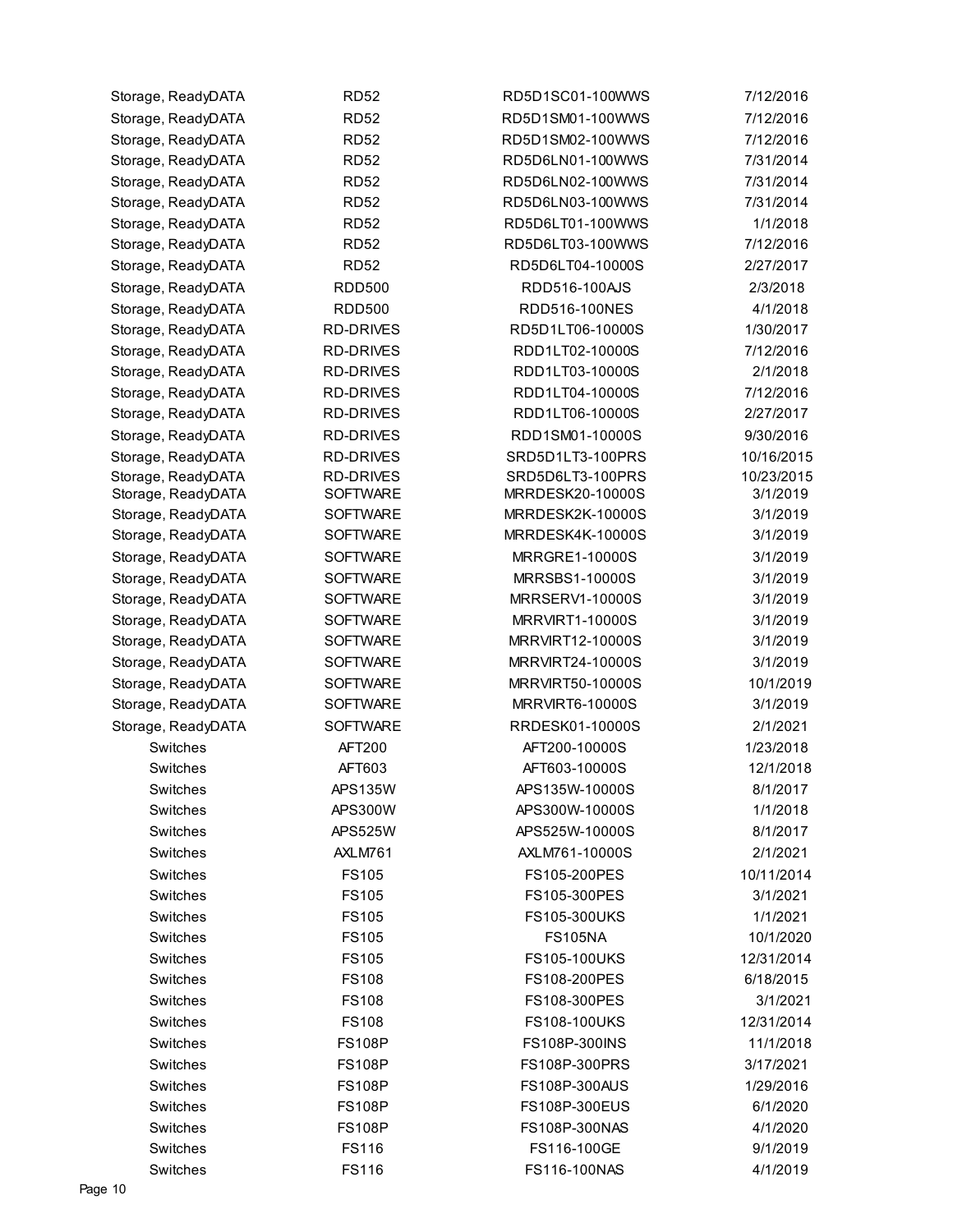| Switches | <b>FS116P</b>   | FS116P-200INS          | 10/1/2019  |
|----------|-----------------|------------------------|------------|
| Switches | <b>FS116P</b>   | FS116P-200PRS          | 9/1/2018   |
| Switches | <b>FS116P</b>   | <b>FS116P-100EUS</b>   | 3/1/2021   |
| Switches | <b>FS205</b>    | FS205-100NAS           | 4/1/2021   |
| Switches | <b>FS205</b>    | FS205-100KOS           | 12/31/2014 |
| Switches | <b>FS205</b>    | FS205-100PAS           | 4/1/2021   |
| Switches | <b>FS205</b>    | FS205-100UKS           | 11/9/2015  |
| Switches | <b>FS208</b>    | FS208-100AUS           | 12/25/2014 |
| Switches | <b>FS208</b>    | FS208-100INS           | 6/1/2018   |
| Switches | <b>FS208</b>    | FS208-100KOS           | 12/31/2014 |
| Switches | <b>FS208</b>    | FS208-100UKS           | 5/12/2014  |
| Switches | <b>FS305</b>    | FS305-100PES           | 3/31/2017  |
| Switches | <b>FS305</b>    | FS305-100UKS           | 5/12/2014  |
| Switches | <b>FS308</b>    | FS308-100AUS           | 12/31/2015 |
| Switches | <b>FS308</b>    | FS308-100PES           | 6/30/2016  |
| Switches | <b>FS308</b>    | FS308-100PRS           | 12/30/2016 |
| Switches | <b>FS308</b>    | FS308-100UKS           | 5/12/2014  |
| Switches | <b>FS526T</b>   | <b>FS526T-200AJS</b>   | 7/26/2015  |
| Switches | <b>FS526T</b>   | FS526T-200EUS          | 1/3/2016   |
| Switches | <b>FS526T</b>   | FS526T-200NAS          | 10/25/2015 |
| Switches | <b>FS605</b>    | FS605-300PES           | 1/9/2014   |
| Switches | <b>FS605</b>    | FS605-400PES           | 3/31/2016  |
| Switches | <b>FS605</b>    | FS605-400UKS           | 6/27/2017  |
| Switches | <b>FS605</b>    | FS605-100NAS           | 3/31/2016  |
| Switches | <b>FS605</b>    | FS605-100UKS           | 8/31/2015  |
| Switches | <b>FS608</b>    | FS608-300PES           | 1/9/2014   |
| Switches | <b>FS608</b>    | FS608-400PES           | 3/31/2016  |
| Switches | <b>FS608</b>    | FS608-100NAS           | 12/25/2014 |
| Switches | <b>FS726T</b>   | FS726T-200PRS          | 11/1/2015  |
| Switches | FS728TLP        | FS728TLP-100AJS        | 10/1/2019  |
| Switches | FS728TLP        | <b>FS728TLP-100EUS</b> | 1/1/2021   |
| Switches | FS728TLP        | FS728TLP-100NAS        | 2/1/2019   |
| Switches | FS728TLP        | FS728TLP-100PRS        | 2/1/2019   |
| Switches | <b>FS728TP</b>  | FS728TP-200INS         | 9/1/2020   |
| Switches | FS728TP         | <b>FS728TP-200PRS</b>  | 1/1/2020   |
| Switches | <b>FS750T2</b>  | FS750T2-100AUS         | 6/14/2015  |
| Switches | <b>FS750T2</b>  | FS750T2-100EUS         | 7/24/2016  |
| Switches | <b>FS750T2</b>  | FS750T2-100NAS         | 10/30/2016 |
| Switches | <b>FS752TP</b>  | <b>FS752TP-100AJS</b>  | 8/30/2013  |
| Switches | <b>FSM5210P</b> | <b>FSM5210P-100AJS</b> | 2/3/2015   |
| Switches | <b>FSM5210P</b> | <b>FSM5210P-100NES</b> | 2/3/2015   |
| Switches | <b>FSM7226P</b> | FSM7226P-100AJS        | 2/3/2015   |
| Switches | <b>FSM7226P</b> | FSM7226P-100NES        | 6/30/2015  |
| Switches | <b>FSM7250P</b> | <b>FSM7250P-100AJS</b> | 1/3/2018   |
| Switches | FSM7250P        | <b>FSM7250P-100NES</b> | 6/1/2018   |
| Switches | GC108P          | GC108P-100PRS          | 7/1/2020   |
| Switches | GC108PP         | GC108PP-100PRS         | 7/1/2020   |
| Switches | GC110           | GC110-100AUS           | 4/1/2021   |
| Switches | GC110           | GC110-100JPS           | 6/1/2020   |
| Switches | GC110           | GC110-100KOS           | 7/1/2020   |
| Switches | GC110           | GC110-100NAS           | 7/1/2020   |
| Switches | GC110           | GC110-100PES           | 5/10/2020  |
|          |                 |                        |            |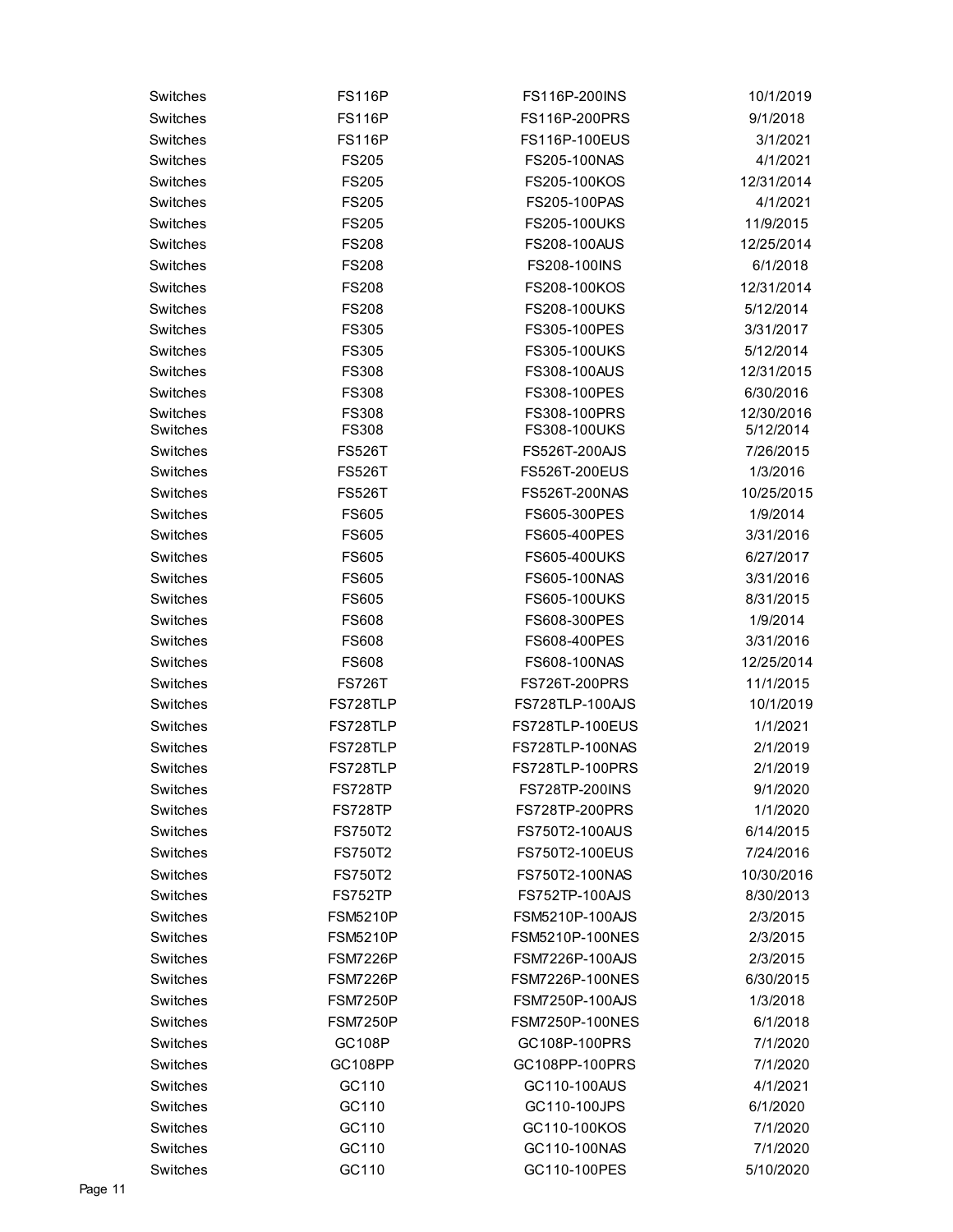| Switches             | GC110          | GC110-100PRS    | 5/1/2020   |
|----------------------|----------------|-----------------|------------|
| Switches             | GC110          | GC110-100UKS    | 6/1/2020   |
| Switches             | <b>GC110P</b>  | GC110P-100AUS   | 11/1/2019  |
| Switches             | <b>GC110P</b>  | GC110P-100JPS   | 7/1/2020   |
| Switches             | <b>GC110P</b>  | GC110P-100NAS   | 10/1/2020  |
| Switches             | <b>GC110P</b>  | GC110P-100PES   | 5/1/2020   |
| Switches             | <b>GC110P</b>  | GC110P-100UKS   | 6/1/2020   |
| Switches             | <b>GC510P</b>  | GC510P-100AJS   | 6/1/2020   |
| Switches             | <b>GC510P</b>  | GC510P-100EUS   | 5/1/2020   |
| Switches             | <b>GC510P</b>  | GC510P-100NAS   | 9/1/2020   |
| Switches             | GC510PP        | GC510PP-100AJS  | 6/1/2020   |
| Switches             | GC510PP        | GC510PP-100EUS  | 5/1/2020   |
| Switches             | GC510PP        | GC510PP-100NAS  | 9/1/2020   |
| Switches             | GC752X         | GC752X-100AJS   | 10/1/2020  |
| Switches             | GC752X         | GC752X-100EUS   | 10/1/2020  |
| Switches             | GC752X         | GC752X-100NAS   | 8/1/2020   |
| Switches             | GC752X         | GC752X-100PRS   | 6/1/2020   |
| Switches             | GS105          | GS105K2-500NAS  | 9/1/2019   |
| Switches             | <b>GS105E</b>  | GS105E-2A1NAS   | 3/1/2021   |
| Switches             | <b>GS105E</b>  | GS105EVC-1SCGES | 10/28/2014 |
| Switches             | GS108          | GS108-4A1NAS    | 4/3/2016   |
| Switches             | GS108          | GS108-100NAS    | 10/4/2015  |
| Switches             | <b>GS108E</b>  | GS108E-2SCPES   | 1/8/2016   |
| Switches             | <b>GS108P</b>  | GS108P-100AJS   | 6/11/2014  |
| Switches             | <b>GS108P</b>  | GS108P-100EUS   | 6/11/2014  |
| Switches             | <b>GS108P</b>  | GS108P-100NAS   | 6/11/2014  |
| Switches             | <b>GS108PE</b> | GS108PE-100EUS  | 9/9/2014   |
| Switches             | <b>GS108PE</b> | GS108PE-300AJS  | 8/1/2018   |
| Switches             | <b>GS108PE</b> | GS108PE-300PRS  | 8/1/2020   |
| Switches             | GS108T         | GS108T-200AUS   | 5/1/2019   |
| Switches             | GS108T         | GS108T-200GES   | 11/1/2019  |
| Switches             | GS108T         | GS108T-200JPS   | 5/1/2019   |
| Switches             | GS108T         | GS108T-200NAS   | 8/1/2019   |
| Switches             | GS108T         | GS108T-200PRS   | 1/1/2021   |
| Switches             | GS108T         | GS108T-200UKS   | 10/1/2019  |
| Switches             | GS110EMX       | GS110EMX-100AUS | 3/1/2021   |
| Switches             | GS110EMX       | GS110EMX-100PRS | 2/3/2021   |
| Switches             | GS110MX        | GS110MX-100AUS  | 4/1/2020   |
| Switches             | <b>GS110MX</b> | GS110MX-100PRS  | 8/1/2020   |
| Switches             | <b>GS110TP</b> | GS110TP-100EUS  | 4/8/2014   |
| Switches             | GS110TP        | GS110TP-200AJS  | 6/1/2019   |
| Switches             | GS110TP        | GS110TP-200EUS  | 8/1/2019   |
| Switches             | <b>GS110TP</b> | GS110TP-200INS  | 5/1/2019   |
| Switches             | <b>GS110TP</b> | GS110TP-200NAS  | 10/1/2019  |
| Switches             | GS110TP        | GS110TP-300INS  | 5/1/2021   |
| Switches             | GS116          | GS116-200PRS    | 7/31/2014  |
|                      |                |                 |            |
| Switches<br>Switches | <b>GS116PP</b> | GS116PP-100PRS  | 3/1/2021   |
|                      | GS208          | GS208-100INS    | 3/1/2021   |
| Switches             | GS305          | GS305-100AUS    | 6/30/2015  |
| Switches             | GS305          | GS305-100JPS    | 10/1/2020  |
| Switches             | GS305          | GS305-100PAS    | 7/1/2019   |
| Switches             | GS305          | GS305-100PES    | 8/1/2019   |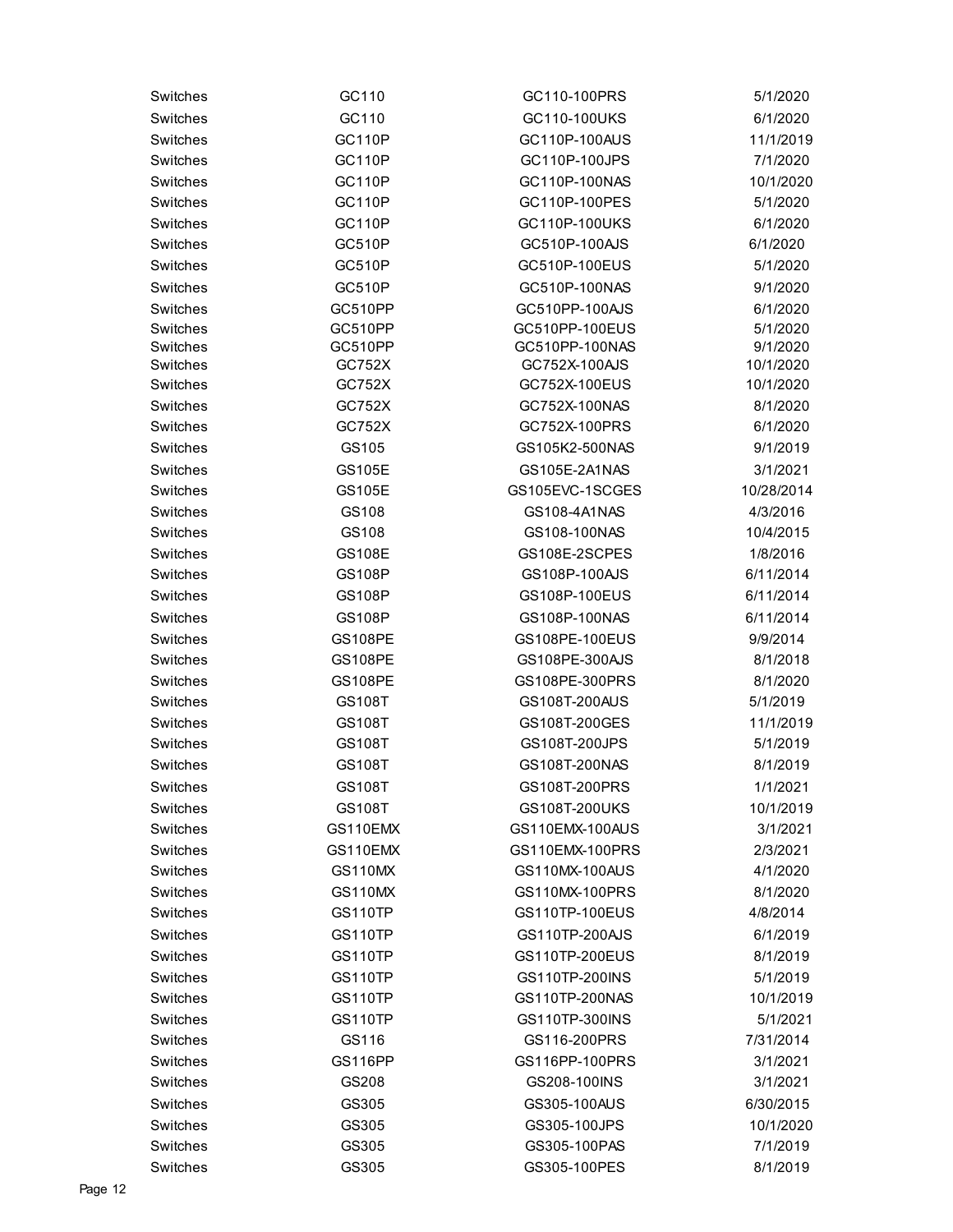| Switches | GS305          | GS305-100UKS    | 4/1/2019   |
|----------|----------------|-----------------|------------|
| Switches | GS305P         | GS305P-100AUS   | 4/1/2021   |
| Switches | GS305P         | GS305P-100INS   | 3/1/2021   |
| Switches | GS305P         | GS305P-100JPS   | 1/1/2021   |
| Switches | GS305P         | GS305P-100PES   | 3/1/2021   |
| Switches | GS308          | GS308-100AUS    | 7/1/2019   |
| Switches | GS308          | GS308-100JPS    | 7/1/2019   |
| Switches | GS308          | GS308-100PAS    | 7/1/2019   |
| Switches | GS308          | GS308-100PES    | 9/1/2019   |
| Switches | GS308          | GS308-100PRS    | 3/1/2019   |
| Switches | GS308          | GS308-100UKS    | 9/1/2019   |
| Switches | <b>GS308P</b>  | GS308P-100INS   | 3/1/2021   |
| Switches | GS308T         | GS308T-100INS   | 9/1/2020   |
| Switches | GS324          | GS324-100AUS    | 10/1/2020  |
| Switches | GS324          | GS324-100EUS    | 1/1/2021   |
| Switches | GS324          | GS324-100INS    | 4/1/2021   |
| Switches | GS324          | GS324-100JPS    | 4/1/2021   |
| Switches | GS324          | GS324-100NAS    | 12/1/2020  |
| Switches | GS324          | GS324-100PRS    | 1/1/2021   |
| Switches | GS324T         | GS324T-100INS   | 4/1/2021   |
| Switches | GS324T         | GS324T-100PRS   | 10/1/2019  |
| Switches | GS324TP        | GS324TP-100INS  | 4/1/2021   |
| Switches | <b>GS324TP</b> | GS324TP-100PRS  | 10/1/2019  |
| Switches | GS348T         | GS348T-100INS   | 10/1/2019  |
| Switches | GS348T         | GS348T-100PRS   | 10/1/2019  |
| Switches | GS408EPP       | GS408EPP-100AJS | 4/1/2020   |
| Switches | GS408EPP       | GS408EPP-100EUS | 7/1/2020   |
| Switches | GS408EPP       | GS408EPP-100NAS | 7/1/2020   |
| Switches | GS408EPP       | GS408EPP-100NES | 10/1/2018  |
| Switches | GS418TPP       | GS418TPP-100AJS | 5/1/2021   |
| Switches | GS418TPP       | GS418TPP-100EUS | 10/1/2020  |
| Switches | GS418TPP       | GS418TPP-100INS | 1/1/2021   |
| Switches | GS418TPP       | GS418TPP-100PRS | 10/1/2020  |
| Switches | GS510TLP       | GS510TLP-100INS | 3/1/2021   |
| Switches | GS510TLP       | GS510TLP-100PRS | 11/13/2020 |
| Switches | <b>GS510TP</b> | GS510TP-100AJS  | 10/1/2019  |
| Switches | GS510TP        | GS510TP-100EUS  | 1/1/2018   |
| Switches | GS510TP        | GS510TP-100INS  | 1/1/2018   |
| Switches | <b>GS510TP</b> | GS510TP-100NAS  | 1/1/2018   |
| Switches | <b>GS510TP</b> | GS510TP-100PRS  | 10/1/2019  |
| Switches | <b>GS516TP</b> | GS516TP-100AJS  | 11/1/2018  |
| Switches | <b>GS516TP</b> | GS516TP-100EUS  | 6/1/2020   |
| Switches | <b>GS516TP</b> | GS516TP-100INS  | 11/1/2018  |
| Switches | <b>GS516TP</b> | GS516TP-100NAS  | 11/1/2018  |
| Switches | <b>GS516TP</b> | GS516TP-100PRS  | 6/1/2018   |
| Switches | GS608          | GS608-400UKS    | 1/7/2015   |
| Switches | GS724TPP       | GS724TPP-100INS | 5/1/2021   |
| Switches | GS728TP        | GS728TP-100AJS  | 12/1/2018  |
| Switches | GS728TP        | GS728TP-100EUS  | 9/1/2018   |
| Switches | GS728TP        | GS728TP-100INS  | 9/1/2018   |
| Switches | GS728TP        | GS728TP-100NAS  | 9/1/2018   |
| Switches | <b>GS728TP</b> | GS728TP-100PRS  | 10/1/2019  |
|          |                |                 |            |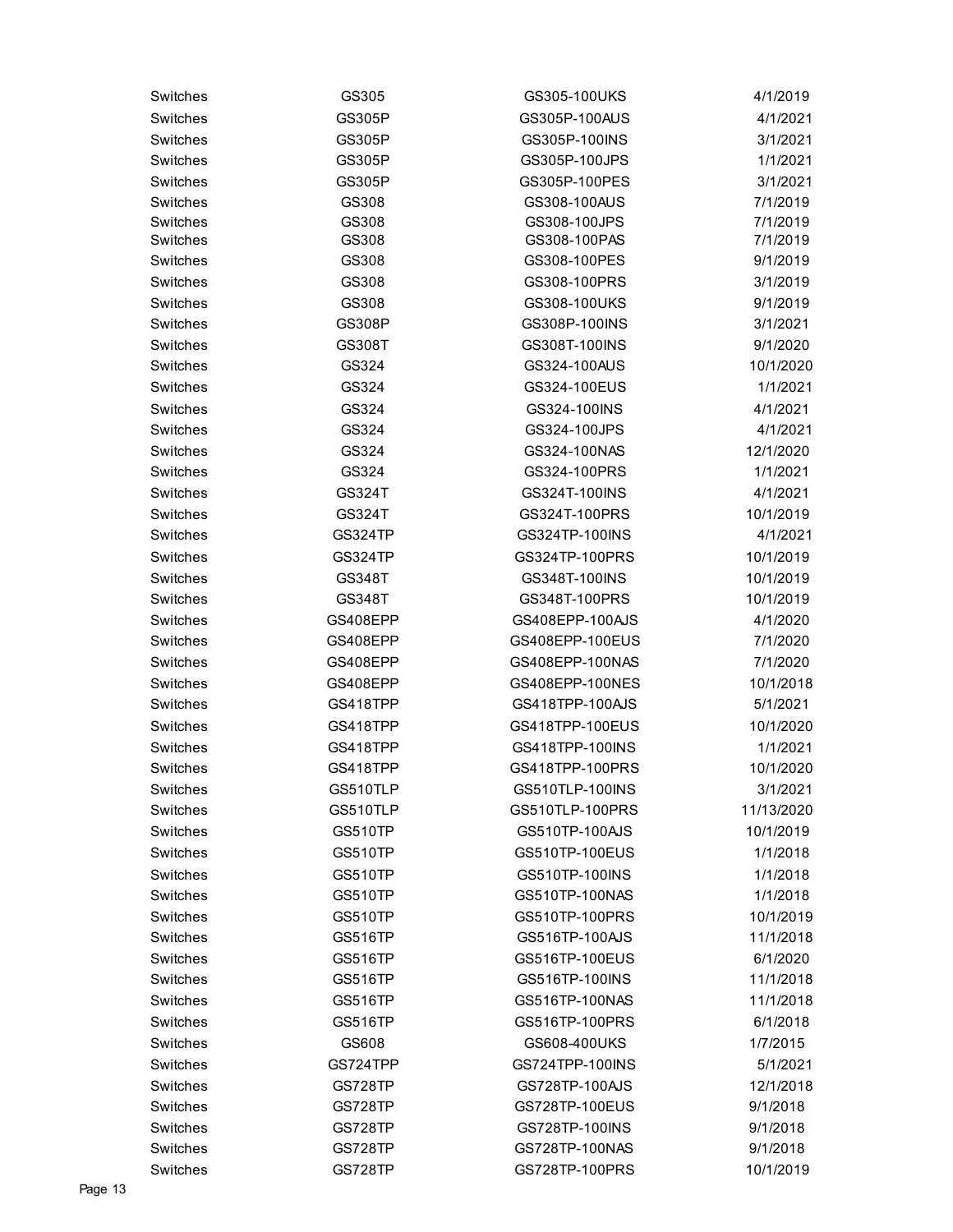| Switches | GS728TP        | GS728TP-200PRS   | 9/1/2020   |
|----------|----------------|------------------|------------|
| Switches | GS728TPP       | GS728TPP-100AJS  | 9/1/2018   |
| Switches | GS728TPP       | GS728TPP-100EUS  | 9/1/2018   |
| Switches | GS728TPP       | GS728TPP-100INS  | 9/1/2018   |
| Switches | GS728TPP       | GS728TPP-100NAS  | 12/1/2018  |
| Switches | GS728TPP       | GS728TPP-100PRS  | 9/1/2018   |
| Switches | GS728TPP       | GS728TPP-200PRS  | 10/1/2020  |
| Switches | GS728TPS       | GS728TPSB-100AJS | 3/29/2015  |
| Switches | GS728TPS       | GS728TPSB-100EUS | 3/29/2015  |
| Switches | GS728TPS       | GS728TPSB-100NAS | 3/29/2015  |
| Switches | <b>GS728TS</b> | GS728TSB-100AJS  | 3/29/2015  |
| Switches | GS728TS        | GS728TSB-100EUS  | 3/29/2015  |
| Switches | GS728TS        | GS728TSB-100NAS  | 3/29/2015  |
| Switches | <b>GS728TX</b> | GS728TX-100PRS   | 9/1/2020   |
| Switches | GS728TXP       | GS728TXP-100PRS  | 5/1/2019   |
| Switches | GS728TXS       | GS728TXS-100AJS  | 11/27/2014 |
| Switches | GS728TXS       | GS728TXS-100NES  | 6/7/2015   |
| Switches | GS728TXS       | GS728TXS-100PRS  | 11/27/2014 |
| Switches | <b>GS750E</b>  | GS750E-100AJS    | 2/5/2021   |
| Switches | <b>GS750E</b>  | GS750E-100PRS    | 12/1/2020  |
| Switches | GS752TP        | GS752TP-100AJS   | 7/1/2018   |
| Switches | GS752TP        | GS752TP-100EUS   | 7/1/2018   |
| Switches | GS752TP        | GS752TP-100INS   | 7/1/2018   |
| Switches | GS752TP        | GS752TP-100NAS   | 7/1/2018   |
| Switches | GS752TP        | GS752TP-100PRS   | 7/1/2018   |
| Switches | GS752TP        | GS752TP-200INS   | 7/1/2020   |
| Switches | GS752TP        | GS752TP-200PRS   | 3/1/2021   |
| Switches | GS752TPP       | GS752TPP-100INS  | 6/14/2020  |
| Switches | GS752TPS       | GS752TPSB-100AJS | 9/6/2015   |
| Switches | <b>GS752TS</b> | GS752TS-100AJS   | 7/26/2015  |
| Switches | GS752TX        | GS752TX-100PRS   | 10/25/2015 |
| Switches | GS752TXP       | GS752TXP-100INS  | 2/1/2021   |
| Switches | GS752TXP       | GS752TXP-100PRS  | 10/25/2015 |
| Switches | GS752TXS       | GS752TXS-100EUS  | 7/1/2020   |
| Switches | GS752TXS       | GS752TXS-100NAS  | 3/1/2021   |
| Switches | GS752TXS       | GS752TXS-100PRS  | 3/1/2015   |
| Switches | GS752TXS       | GS752TXSB-100EUS | 9/6/2015   |
| Switches | <b>GS808E</b>  | GS808E-100AUS    | 9/1/2019   |
| Switches | <b>GS808E</b>  | GS808E-100JPS    | 8/1/2019   |
| Switches | <b>GS808E</b>  | GS808E-100NAS    | 3/1/2020   |
| Switches | <b>GS808E</b>  | GS808E-100PES    | 1/1/2020   |
| Switches | <b>GS808E</b>  | GS808E-100PRS    | 10/1/2019  |
| Switches | GS808E         | GS808E-100UKS    | 3/1/2020   |
| Switches | GS810EMX       | GS810EMX-100AUS  | 1/1/2020   |
| Switches | GS810EMX       | GS810EMX-100JPS  | 12/1/2019  |
| Switches | GS810EMX       | GS810EMX-100NAS  | 1/1/2020   |
| Switches | GS810EMX       | GS810EMX-100PES  | 1/29/2021  |
| Switches | GS810EMX       | GS810EMX-100UKS  | 3/1/2021   |
| Switches | GS908          | GS908-100AUS     | 5/1/2020   |
| Switches | GS908          | GS908-100JPS     | 1/1/2020   |
| Switches | GS908          | GS908-100NAS     | 11/1/2019  |
| Switches | GS908          | GS908-100PES     | 11/1/2019  |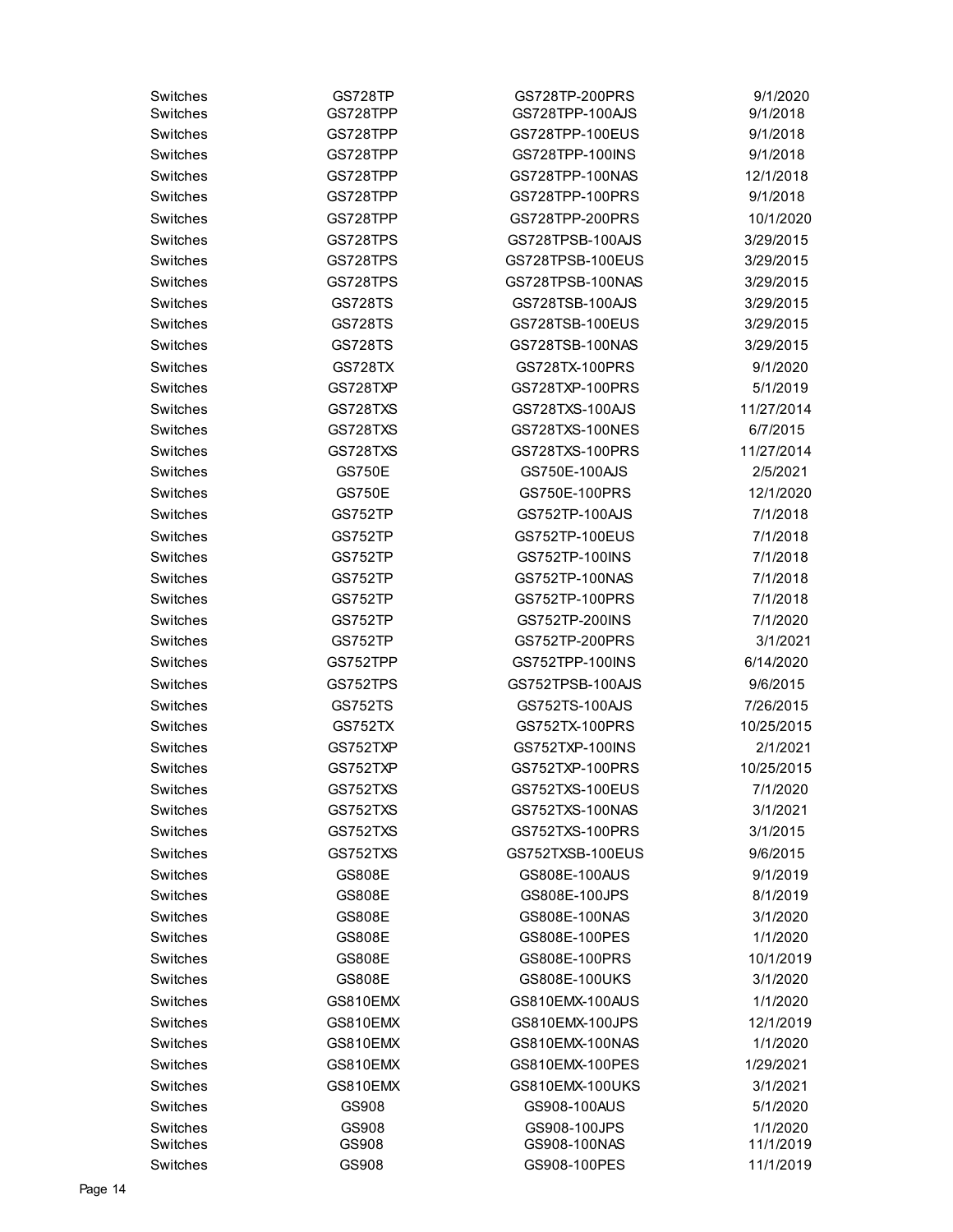| Switches | GS908            | GS908-100PRS     | 9/1/2020   |
|----------|------------------|------------------|------------|
| Switches | GS908            | GS908-100UKS     | 9/1/2019   |
| Switches | <b>GS908E</b>    | GS908E-100AUS    | 7/1/2020   |
| Switches | <b>GS908E</b>    | GS908E-100JPS    | 7/1/2020   |
| Switches | <b>GS908E</b>    | GS908E-100NAS    | 3/1/2020   |
| Switches | <b>GS908E</b>    | GS908E-100PES    | 1/1/2020   |
| Switches | <b>GS908E</b>    | GS908E-100UKS    | 9/1/2020   |
| Switches | <b>GSM4210P</b>  | GSM4210P-100AJS  | 12/1/2020  |
| Switches | GSM4210P         | GSM4210P-100PRS  | 10/1/2018  |
| Switches | GSM5212          | GSM5212-100AJS   | 5/9/2016   |
| Switches | <b>GSM5212P</b>  | GSM5212P-100AJS  | 2/1/2017   |
| Switches | <b>GSM5212P</b>  | GSM5212P-100NES  | 2/1/2017   |
| Switches | GSM7212F         | GSM7212F-100AJS  | 9/1/2020   |
| Switches | <b>GSM7212F</b>  | GSM7212F-100NES  | 1/1/2021   |
| Switches | <b>GSM7212F</b>  | GSM7212F-100PRS  | 5/15/2015  |
| Switches | <b>GSM7212P</b>  | GSM7212P-100AJS  | 10/22/2015 |
| Switches | GSM7212P         | GSM7212P-100NES  | 4/29/2016  |
| Switches | <b>GSM7224</b>   | GSM7224-200AJS   | 3/1/2020   |
| Switches | <b>GSM7224</b>   | GSM7224-200EUS   | 3/1/2020   |
| Switches | GSM7224          | GSM7224-200INS   | 1/1/2020   |
| Switches | <b>GSM7224</b>   | GSM7224-200NAS   | 6/1/2020   |
| Switches | GSM7224          | GSM7224-200PRS   | 9/29/2015  |
| Switches | GSM7224          | GSM7224SK-200NAS | 4/25/2014  |
| Switches | GSM7224P         | GSM7224P-100AJS  | 12/1/2019  |
| Switches | <b>GSM7224P</b>  | GSM7224P-100INS  | 4/1/2020   |
| Switches | <b>GSM7224P</b>  | GSM7224P-100NES  | 12/1/2019  |
| Switches | <b>GSM7224P</b>  | GSM7224P-100PRS  | 5/15/2015  |
| Switches | GSM7226LP        | GSM7226LP-100AJS | 5/9/2016   |
| Switches | GSM7226LP        | GSM7226LP-100NES | 5/1/2020   |
| Switches | <b>GSM7228PS</b> | GSM7228PS-100AJS | 3/10/2016  |
| Switches | <b>GSM7228PS</b> | GSM7228PS-100EUS | 3/10/2016  |
| Switches | <b>GSM7228PS</b> | GSM7228PS-100NAS | 3/10/2016  |
| Switches | <b>GSM7228PS</b> | GSM7228PS-100PRS | 8/31/2015  |
| Switches | <b>GSM7228S</b>  | GSM7228S-100AJS  | 3/10/2016  |
| Switches | <b>GSM7228S</b>  | GSM7228S-100INS  | 3/10/2016  |
| Switches | <b>GSM7228S</b>  | GSM7228S-100NES  | 3/10/2016  |
| Switches | <b>GSM7228S</b>  | GSM7228S-100PRS  | 7/22/2015  |
| Switches | GSM7248          | GSM7248-200AJS   | 6/1/2020   |
| Switches | GSM7248          | GSM7248-200EUS   | 3/1/2021   |
| Switches | <b>GSM7248</b>   | GSM7248-200INS   | 1/1/2020   |
| Switches | GSM7248          | GSM7248-200NAS   | 3/1/2020   |
| Switches | GSM7248          | GSM7248-200PRS   | 11/25/2015 |
| Switches | GSM7248          | GSM7248SK-200AJS | 4/25/2014  |
| Switches | <b>GSM7248P</b>  | GSM7248P-100AJS  | 6/1/2020   |
| Switches | <b>GSM7248P</b>  | GSM7248P-100NES  | 8/1/2020   |
| Switches | <b>GSM7248P</b>  | GSM7248P-100PRS  | 8/31/2015  |
| Switches | <b>GSM7252PS</b> | GSM7252PS-100AJS | 1/1/2017   |
| Switches | <b>GSM7252PS</b> | GSM7252PS-100EUS | 8/24/2017  |
| Switches | GSM7252PS        | GSM7252PS-100NAS | 1/1/2017   |
| Switches | <b>GSM7252PS</b> | GSM7252PS-100PRS | 4/1/2017   |
| Switches | GSM7252S         | GSM7252S-100AJS  | 3/10/2016  |
| Switches | <b>GSM7252S</b>  | GSM7252S-100NES  | 3/10/2016  |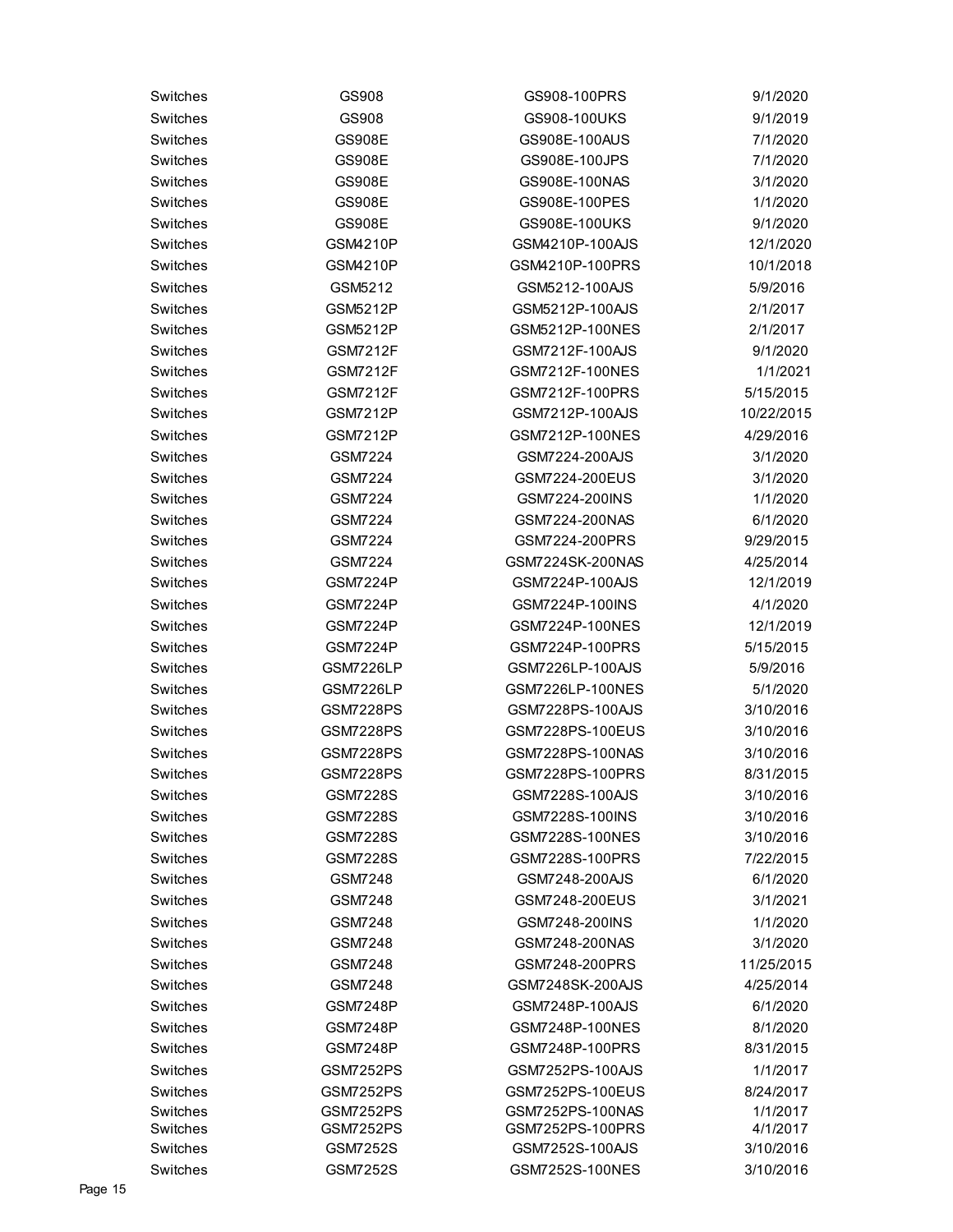| Switches | GSM7252S         | GSM7252S-100PRS        | 5/29/2015  |
|----------|------------------|------------------------|------------|
| Switches | <b>GSM7328FS</b> | GSM7328FS-200AJS       | 11/1/2020  |
| Switches | <b>GSM7328FS</b> | GSM7328FS-200INS       | 11/1/2020  |
| Switches | <b>GSM7328FS</b> | GSM7328FS-200NES       | 3/1/2021   |
| Switches | <b>GSM7328FS</b> | GSM7328FS-200PRS       | 11/1/2020  |
| Switches | GSM7328S         | GSM7328S-200AJS        | 3/10/2016  |
| Switches | <b>GSM7328S</b>  | GSM7328S-200EUS        | 3/10/2016  |
| Switches | GSM7328S         | GSM7328S-200INS        | 3/10/2016  |
| Switches | <b>GSM7328S</b>  | GSM7328S-200NAS        | 3/10/2016  |
| Switches | <b>GSM7328S</b>  | GSM7328S-200PRS        | 12/8/2015  |
| Switches | GSM7352S         | GSM7352S-200AJS        | 1/1/2017   |
| Switches | GSM7352S         | GSM7352S-200EUS        | 12/30/2016 |
| Switches | GSM7352S         | GSM7352S-200NAS        | 1/1/2017   |
| Switches | GSM7352S         | GSM7352S-200PRS        | 7/10/2015  |
| Switches | <b>GSS108E</b>   | GSS108E-100AJS         | 5/1/2018   |
| Switches | <b>GSS108E</b>   | GSS108E-100AUS         | 6/1/2020   |
| Switches | <b>GSS108E</b>   | GSS108E-100EUS         | 9/1/2018   |
| Switches | <b>GSS108E</b>   | GSS108E-100JPS         | 6/1/2019   |
| Switches | <b>GSS108E</b>   | GSS108E-100NAS         | 6/1/2020   |
| Switches | <b>GSS108E</b>   | GSS108E-100PRS         | 3/30/2018  |
| Switches | GSS108EPP        | GSS108EPP-100AUS       | 1/1/2020   |
| Switches | GSS108EPP        | GSS108EPP-100EUS       | 12/1/2019  |
| Switches | GSS108EPP        | GSS108EPP-100JPS       | 1/1/2020   |
| Switches | GSS108EPP        | GSS108EPP-100NAS       | 8/1/2019   |
| Switches | <b>GSS116E</b>   | GSS116E-100AJS         | 3/1/2018   |
| Switches | <b>GSS116E</b>   | GSS116E-100AUS         | 3/1/2020   |
| Switches | <b>GSS116E</b>   | GSS116E-100EUS         | 2/26/2021  |
| Switches | <b>GSS116E</b>   | GSS116E-100JPS         | 2/26/2021  |
| Switches | <b>GSS116E</b>   | GSS116E-100PRS         | 12/30/2016 |
| Switches | <b>JFS516</b>    | JFS516-200AUS          | 4/1/2016   |
| Switches | <b>JFS516</b>    | JFS516-200NAS          | 3/31/2016  |
| Switches | <b>JFS524</b>    | JFS524-200INS          | 1/23/2018  |
| Switches | <b>JFS524</b>    | JFS524-200NAS          | 5/1/2021   |
| Switches | <b>JFS524</b>    | JFS524-200PRS          | 12/1/2017  |
| Switches | <b>JGS516</b>    | <b>JGS516-100AUS</b>   | 5/1/2021   |
| Switches | JGS516PE         | <b>JGS516PE-100INS</b> | 12/1/2020  |
| Switches | <b>JGS524</b>    | JGS524-200PRS          | 9/30/2016  |
| Switches | <b>JGS524</b>    | <b>JGS524-300INS</b>   | 1/1/2020   |
| Switches | JGS524PE         | <b>JGS524PE-100PRS</b> | 5/1/2021   |
| Switches | <b>JGSM7224</b>  | JGSM7224-100PRS        | 7/18/2016  |
| Switches | MS510TX          | MS510TX-100INS         | 2/1/2019   |
| Switches | MS510TX          | MS510TX-100PRS         | 2/1/2018   |
| Switches | MS510TXPP        | MS510TXPP-100INS       | 4/1/2019   |
| Switches | MS510TXPP        | MS510TXPP-100PRS       | 2/1/2018   |
| Switches | <b>XCM8806</b>   | XCM8806-10000S         | 1/4/2015   |
| Switches | <b>XCM8810</b>   | XCM8810-10000S         | 6/15/2015  |
| Switches | XCM88ASL         | XCM88ASL-10000S        | 1/4/2015   |
| Switches | <b>XCM8900</b>   | XCM8903SF-10000S       | 7/1/2018   |
| Switches | <b>XCM8900</b>   | XCM8903SX-10000S       | 1/1/2020   |
| Switches | <b>XCM8900</b>   | XCM8924X-10000S        | 9/1/2019   |
| Switches | <b>XCM8900</b>   | XCM8944F-10000S        | 6/1/2018   |
|          |                  |                        |            |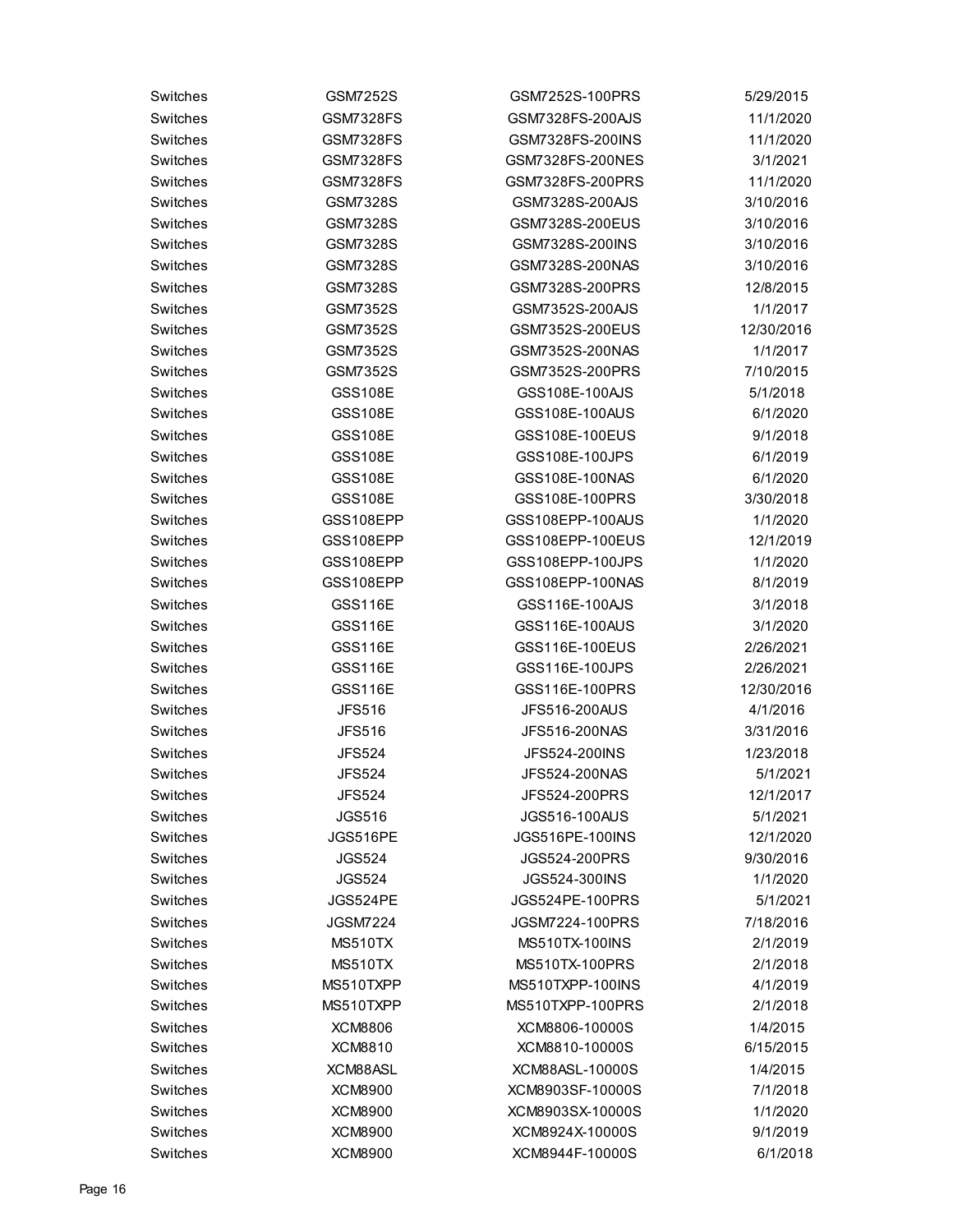| Switches             | <b>XCM8900</b>                 | XCM8948-10000S                        | 12/1/2019             |
|----------------------|--------------------------------|---------------------------------------|-----------------------|
| Switches             | <b>XS708E</b>                  | XS708E-100AJS                         | 7/29/2016             |
| Switches             | <b>XS708E</b>                  | XS708E-100NES                         | 7/29/2016             |
| Switches             | <b>XS708E</b>                  | XS708E-100PRS                         | 11/23/2015            |
| Switches             | <b>XS708E</b>                  | XS708E-200INS                         | 12/1/2018             |
| Switches             | <b>XS708E</b>                  | XS708E-200PRS                         | 5/1/2021              |
| Switches             | <b>XS708T</b>                  | <b>XS708T-100PRS</b>                  | 8/1/2020              |
| Switches             | <b>XS712T</b>                  | <b>XS712T-100AJS</b>                  | 3/27/2016             |
| Switches             | <b>XS712T</b>                  | <b>XS712T-100NES</b>                  | 3/27/2016             |
| Switches             | <b>XS712T</b>                  | <b>XS712T-200PRS</b>                  | 2/1/2018              |
| Switches             | <b>XS716E</b>                  | XS716E-100INS                         | 1/1/2020              |
| Switches             | <b>XS716E</b>                  | XS716E-100PRS                         | 3/4/2021              |
| Switches             | <b>XS716T</b>                  | XS716T-100INS                         | 3/1/2020              |
| Switches             | <b>XS716T</b>                  | <b>XS716T-100PRS</b>                  | 9/1/2020              |
| Switches             | <b>XS728T</b>                  | <b>XS728T-100INS</b>                  | 7/1/2020              |
| Switches             | <b>XS728T</b>                  | <b>XS728T-100PRS</b>                  | 7/1/2020              |
| Switches             | <b>XS748T</b>                  | XS748T-100INS                         | 7/1/2020              |
| Switches             | <b>XSM4324S</b>                | XSM4324S-100INS                       | 3/1/2021              |
| Switches             | <b>XSM7224</b>                 | XSM7224-100AJS                        | 1/1/2017              |
| Switches             | <b>XSM7224</b>                 | XSM7224-100INS                        | 1/1/2017              |
| Switches             | <b>XSM7224</b>                 | XSM7224-100NES                        | 1/1/2017              |
| Switches             | <b>XSM7224</b>                 | XSM7224-100PRS                        | 1/12/2014             |
| Switches             | <b>XSM7224S</b>                | <b>XSM7224S-100AJS</b>                | 1/1/2017              |
| Switches             | <b>XSM7224S</b>                | <b>XSM7224S-100EUS</b>                | 1/1/2017              |
| Switches             | <b>XSM7224S</b>                | <b>XSM7224S-100INS</b>                | 1/1/2017              |
| Switches             | <b>XSM7224S</b>                | <b>XSM7224S-100NAS</b>                | 1/1/2017              |
| Switches             | <b>XSM7224S</b>                | <b>XSM7224S-100PRS</b>                | 8/31/2015             |
| Switches             | <b>XSM7224S</b>                | <b>XSM7224SK-100AJS</b>               | 7/23/2015             |
| Switches             | <b>XSM7224S</b>                | <b>XSM7224SK-100EUS</b>               | 7/24/2015             |
| Wireless             | <b>CLOUD</b>                   | WM10AP1YL-10000S                      | 1/20/2021             |
| Wireless             | <b>CLOUD</b>                   | WM10AP3YL-10000S                      | 8/18/2021             |
|                      |                                |                                       |                       |
| Wireless             | <b>CLOUD</b>                   | WM1AP3YL-10000S                       | 8/18/2021             |
| Wireless             | <b>CLOUD</b>                   | WM50AP1YL-10000S                      | 1/20/2021             |
| Wireless             | <b>CLOUD</b>                   | WM50AP3YL-10000S                      | 1/20/2021             |
| Wireless             | SRK60                          | <b>SRK60-100PRS</b>                   | 2/1/2021              |
| Wireless             | SRK60                          | SRK60B04-100NAS                       | 6/1/2021              |
| Wireless             | SRK60                          | SRK60B05-100NAS                       | 6/1/2021              |
| Wireless             | SRK60                          | SRK60B06-100NAS                       | 6/1/2021              |
| Wireless             | SRS60                          | <b>SRS60-100PRS</b>                   | 2/1/2021              |
| Wireless             | <b>WAC104</b>                  | WAC104-100AUS                         | 9/1/2019              |
| Wireless             | <b>WAC104</b>                  | WAC104-100INS                         | 9/1/2017              |
| Wireless             | <b>WAC120</b>                  | <b>WAC120-100AUS</b>                  | 1/1/2017              |
| Wireless             | <b>WAC120</b>                  | WAC120-100NAS                         | 1/1/2018              |
| Wireless<br>Wireless | <b>WAC120</b><br><b>WAC120</b> | WAC120-100PES<br><b>WAC120-100PRS</b> | 1/1/2017<br>7/18/2016 |
| Wireless             | <b>WAC120</b>                  | <b>WAC120-100UKS</b>                  | 1/1/2018              |
| Wireless             | <b>WAC720</b>                  | WAC720-10000S                         | 6/1/2021              |
| Wireless             | <b>WAC720</b>                  | WAC720-100NAS                         | 7/21/2020             |
| Wireless             | <b>WAC720</b>                  | WAC720B03-100NAS                      | 8/1/2020              |
| Wireless             | <b>WAC720</b>                  | WAC720C03-10000S                      | 8/1/2017              |
| Wireless             | <b>WAC720</b>                  | WAC720C03-100NAS                      | 8/1/2017              |
| Wireless             | <b>WAC730</b>                  | WAC730-10000S                         | 1/1/2021              |
|                      |                                |                                       |                       |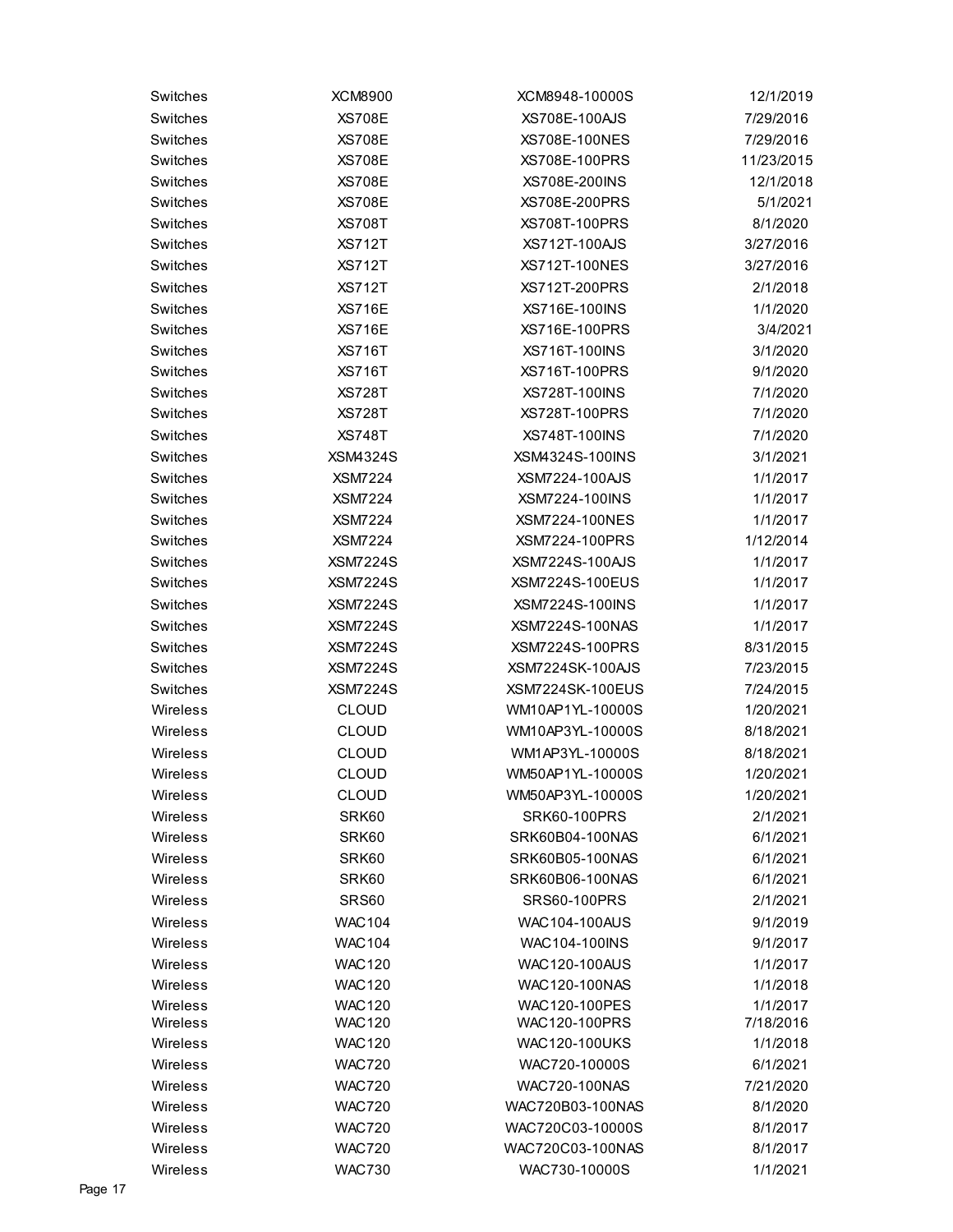| Wireless | <b>WAC730</b>  | <b>WAC730-100NAS</b>    | 8/1/2020   |
|----------|----------------|-------------------------|------------|
| Wireless | <b>WAC730</b>  | WAC730B03-10000S        | 1/1/2021   |
| Wireless | <b>WAC730</b>  | WAC730B03-100NAS        | 8/1/2020   |
| Wireless | <b>WAC730</b>  | WAC730C03-10000S        | 8/1/2017   |
| Wireless | <b>WAC730</b>  | WAC730C03-100NAS        | 8/1/2017   |
| Wireless | <b>WAC740</b>  | WAC740-10000S           | 7/1/2020   |
| Wireless | <b>WAC740</b>  | WAC740-100NAS           | 7/1/2020   |
| Wireless | WC7500         | WB7520-100NAS           | 1/1/2018   |
| Wireless | WC7500         | WB7530-10000S           | 7/1/2020   |
| Wireless | <b>WC7500</b>  | WB7530-100NAS           | 1/1/2018   |
| Wireless | <b>WC7500</b>  | WB7540SKT-10000S        | 8/1/2019   |
| Wireless | <b>WC7500</b>  | WB7540SKT-100NAS        | 8/1/2019   |
| Wireless | <b>WC7500</b>  | WC7500-100INS           | 7/1/2017   |
| Wireless | <b>WC7500</b>  | WC7500-10000S           | 6/1/2021   |
| Wireless | <b>WC7510L</b> | WC7510L-10000S          | 5/1/2020   |
| Wireless | WC7520         | <b>WC7520-100AUS</b>    | 10/24/2016 |
| Wireless | WC7520         | WC7520-100EUS           | 12/30/2016 |
| Wireless | <b>WC7520</b>  | WC7520-100INS           | 10/24/2016 |
| Wireless | WC7520         | WC7520-100NAS           | 4/21/2017  |
| Wireless | WC7520         | WC7520-100PRS           | 10/24/2016 |
| Wireless | <b>WC7600</b>  | WB7620-10000S           | 3/1/2020   |
| Wireless | <b>WC7600</b>  | WB7620-100NAS           | 6/1/2018   |
| Wireless | WC7600         | WB7630-10000S           | 9/1/2019   |
| Wireless | <b>WC7600</b>  | WB7630-100NAS           | 6/1/2018   |
| Wireless | <b>WC7600</b>  | WB7640SKT-10000S        | 8/1/2019   |
| Wireless | <b>WC7600</b>  | WB7640SKT-100NAS        | 8/1/2019   |
| Wireless | WC7600         | WC7600-10000S           | 3/4/2018   |
| Wireless | <b>WC7600</b>  | WC7600-100INS           | 5/1/2017   |
| Wireless | <b>WC7600</b>  | WC7600-100PRS           | 10/24/2016 |
| Wireless | <b>WC7600</b>  | WC7600-200INS           | 1/1/2020   |
| Wireless | WC7600         | <b>WC7660SKT-100NAS</b> | 2/11/2016  |
| Wireless | <b>WC7600</b>  | WC7660SKT-100PES        | 3/1/2017   |
| Wireless | <b>WC7600</b>  | <b>WC7660SKT-100UKS</b> | 1/30/2017  |
| Wireless | WC9500         | WC9500-10000S           | 7/1/2020   |
| Wireless | WC9500         | WC9500-100PRS           | 8/1/2020   |
| Wireless | WG102          | WG102-100PES            | 8/29/2014  |
| Wireless | <b>WG103</b>   | WG103-100NAS            | 1/5/2013   |
| Wireless | WG103          | <b>WG103-100UKS</b>     | 1/5/2013   |
| Wireless | <b>WG602</b>   | WG602-100UKS            | 7/4/2013   |
| Wireless | <b>WMS5316</b> | WMS5316-100EUS          | 1/30/2017  |
| Wireless | <b>WMS5316</b> | WMS5316-100NAS          | 8/20/2013  |
| Wireless | <b>WMS5316</b> | WMS5316-100PRS          | 10/3/2017  |
| Wireless | <b>WMS5316</b> | <b>WNSKT350-100AUS</b>  | 5/20/2013  |
| Wireless | <b>WMS5316</b> | WNSKT350-100NAS         | 12/5/2016  |
| Wireless | <b>WMS5316</b> | <b>WNSKT350-100PES</b>  | 12/30/2013 |
| Wireless | <b>WMS5316</b> | <b>WNSKT350-100UKS</b>  | 3/3/2014   |
| Wireless | <b>WN203</b>   | WN203-100AUS            | 1/1/2017   |
| Wireless | <b>WN203</b>   | WN203-100NAS            | 3/1/2017   |
| Wireless | <b>WN203</b>   | WN203-100PRS            | 3/1/2017   |
| Wireless | <b>WN203</b>   | WN203-100UKS            | 4/1/2017   |
| Wireless | <b>WN203</b>   | WN203-200INS            | 4/1/2017   |
|          |                |                         |            |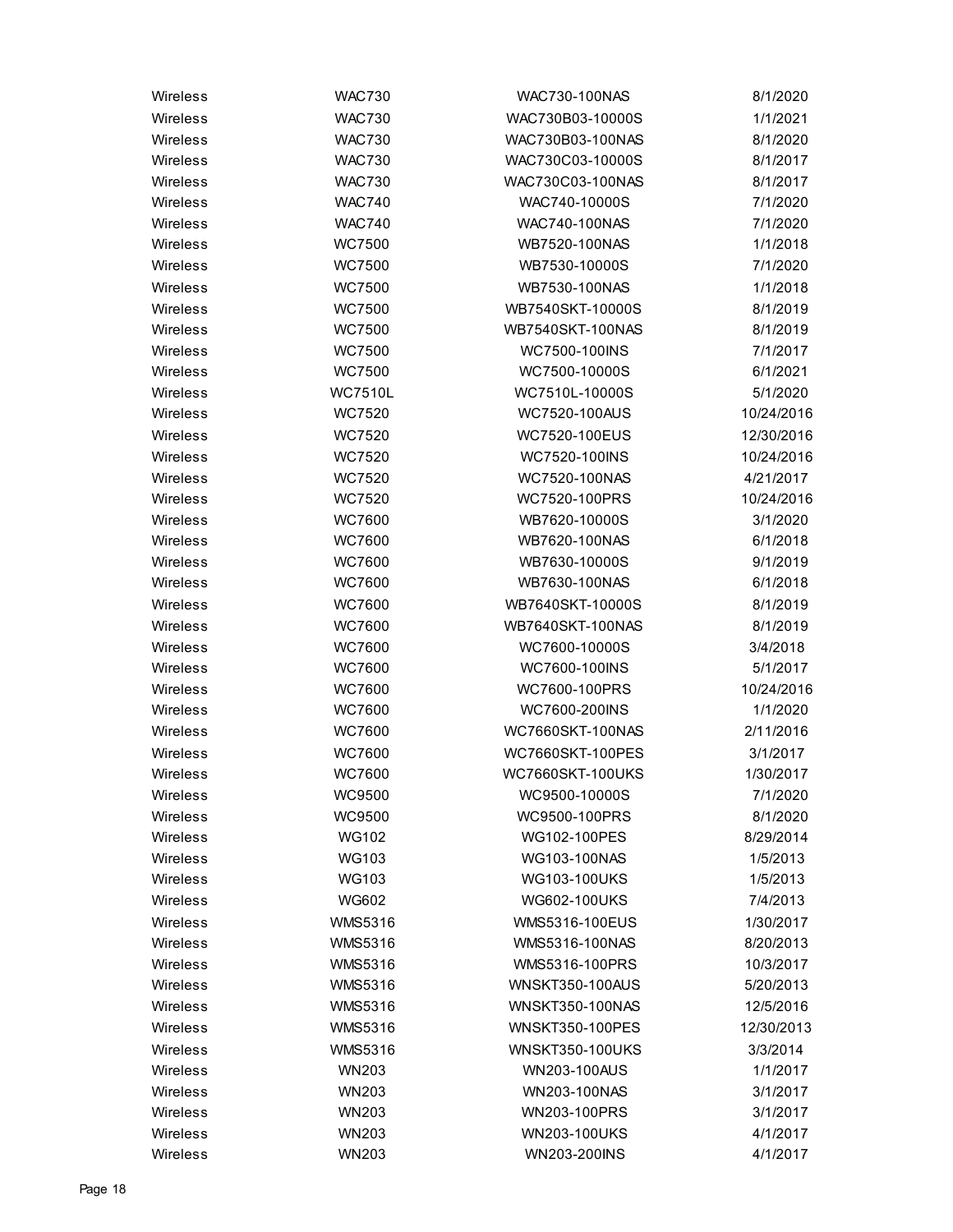| Wireless | <b>WN203</b>   | WN203-200PES           | 12/1/2017  |
|----------|----------------|------------------------|------------|
| Wireless | <b>WN370</b>   | PND370-10000S          | 1/1/2021   |
| Wireless | <b>WN604</b>   | <b>WN604-100AUS</b>    | 3/15/2016  |
| Wireless | <b>WN604</b>   | WN604-100NAS           | 3/15/2016  |
| Wireless | <b>WN604</b>   | WN604-100PES           | 9/30/2016  |
| Wireless | <b>WN604</b>   | <b>WN604-100UKS</b>    | 3/15/2016  |
| Wireless | WNAP210        | WNAP210-200AUS         | 2/1/2017   |
| Wireless | <b>WNAP210</b> | WNAP210-200INS         | 8/25/2017  |
| Wireless | WNAP210        | WNAP210-200NAS         | 6/1/2017   |
| Wireless | <b>WNAP210</b> | <b>WNAP210-200PES</b>  | 4/21/2017  |
| Wireless | <b>WNAP210</b> | WNAP210-200PRS         | 8/23/2017  |
| Wireless | <b>WNAP210</b> | <b>WNAP210-200UKS</b>  | 8/23/2017  |
| Wireless | <b>WNAP320</b> | WNAP320-100AUS         | 1/1/2017   |
| Wireless | <b>WNAP320</b> | WNAP320-100INS         | 4/21/2017  |
| Wireless | <b>WNAP320</b> | WNAP320-100JPS         | 4/21/2017  |
| Wireless | <b>WNAP320</b> | WNAP320-100NAS         | 9/1/2017   |
| Wireless | <b>WNAP320</b> | <b>WNAP320-100PES</b>  | 3/1/2017   |
| Wireless | <b>WNAP320</b> | WNAP320-100PRS         | 2/1/2017   |
| Wireless | <b>WNAP320</b> | WNAP320-100UKS         | 3/1/2017   |
| Wireless | <b>WND930</b>  | WND930-10000S          | 2/1/2021   |
| Wireless | <b>WND930</b>  | WND930-100JPS          | 7/1/2020   |
| Wireless | <b>WND930</b>  | WND930-100NAS          | 7/1/2020   |
| Wireless | <b>CLOUD</b>   | WM1AP1YL-10000S        | 1/1/2020   |
| Wireless | <b>CLOUD</b>   | WM1AP3YL-10000S        | 8/1/2018   |
| Wireless | <b>CLOUD</b>   | WM10AP1YL-10000S       | 1/1/2020   |
| Wireless | <b>CLOUD</b>   | WM10AP3YL-10000S       | 8/1/2018   |
| Wireless | <b>CLOUD</b>   | WM50AP1YL-10000S       | 1/1/2020   |
| Wireless | <b>CLOUD</b>   | WM50AP3YL-10000S       | 1/1/2020   |
| Wireless | WNDAP350       | WNDAP350-100AUS        | 9/28/2018  |
| Wireless | WNDAP350       | <b>WNDAP350-100NAS</b> | 3/10/2017  |
| Wireless | WNDAP350       | <b>WNDAP350-100PES</b> | 3/10/2017  |
| Wireless | WNDAP350       | <b>WNDAP350-100UKS</b> | 10/26/2017 |
| Wireless | WNDAP360       | <b>WNDAP360-100AJS</b> | 5/12/2017  |
| Wireless | WNDAP360       | WNDAP360-100INS        | 8/23/2017  |
| Wireless | WNDAP360       | WNDAP360-100JPS        | 12/30/2016 |
| Wireless | WNDAP360       | <b>WNDAP360-100NAS</b> | 8/22/2017  |
| Wireless | WNDAP360       | WNDAP360-100PES        | 3/10/2017  |
| Wireless | WNDAP360       | <b>WNDAP360-100PRS</b> | 10/25/2016 |
| Wireless | WNDAP360       | <b>WNDAP360-100UKS</b> | 4/21/2017  |
| Wireless | WNDAP620       | WNDAP620-100NAS        | 4/21/2017  |
| Wireless | WNDAP620       | WNDAP620-100PES        | 6/7/2015   |
| Wireless | WNDAP620       | WNDAP620-100PRS        | 4/21/2017  |
| Wireless | WNDAP620       | <b>WNDAP620-100UKS</b> | 6/29/2018  |
| Wireless | WNDAP660       | <b>WNDAP660-100AUS</b> | 1/22/2018  |
| Wireless | WNDAP660       | WNDAP660-100JPS        | 10/24/2016 |
| Wireless | WNDAP660       | WNDAP660-100NAS        | 12/30/2016 |
| Wireless | WNDAP660       | WNDAP660-100PES        | 7/25/2017  |
| Wireless | WNDAP660       | WNDAP660-100PRS        | 3/10/2016  |
| Wireless | WNDAP660       | <b>WNDAP660-100UKS</b> | 7/25/2017  |